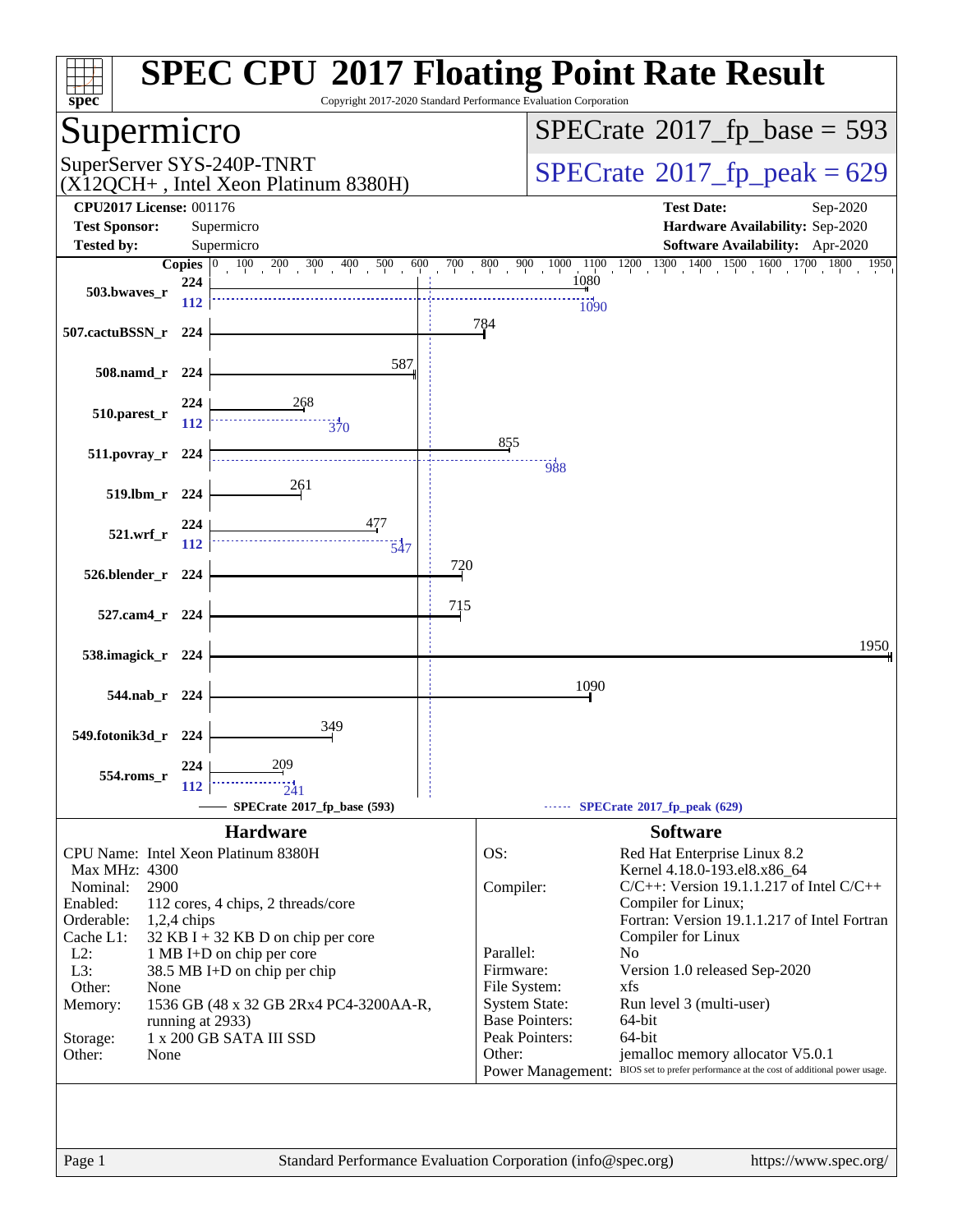

Copyright 2017-2020 Standard Performance Evaluation Corporation

## Supermicro

(X12QCH+ , Intel Xeon Platinum 8380H)

 $SPECTate$ <sup>®</sup>[2017\\_fp\\_base =](http://www.spec.org/auto/cpu2017/Docs/result-fields.html#SPECrate2017fpbase) 593

SuperServer SYS-240P-TNRT  $\begin{array}{c|c}\n\text{SuperServer SYS-240P-TNRT} & & \text{SPECrate} \n\hline\n\text{SPECrate} \n\end{array}$  $\begin{array}{c|c}\n\text{SuperServer SYS-240P-TNRT} & & \text{SPECrate} \n\hline\n\text{SPECrate} \n\end{array}$  $\begin{array}{c|c}\n\text{SuperServer SYS-240P-TNRT} & & \text{SPECrate} \n\hline\n\text{SPECrate} \n\end{array}$ 

**[CPU2017 License:](http://www.spec.org/auto/cpu2017/Docs/result-fields.html#CPU2017License)** 001176 **[Test Date:](http://www.spec.org/auto/cpu2017/Docs/result-fields.html#TestDate)** Sep-2020 **[Test Sponsor:](http://www.spec.org/auto/cpu2017/Docs/result-fields.html#TestSponsor)** Supermicro **[Hardware Availability:](http://www.spec.org/auto/cpu2017/Docs/result-fields.html#HardwareAvailability)** Sep-2020 **[Tested by:](http://www.spec.org/auto/cpu2017/Docs/result-fields.html#Testedby)** Supermicro **[Software Availability:](http://www.spec.org/auto/cpu2017/Docs/result-fields.html#SoftwareAvailability)** Apr-2020

#### **[Results Table](http://www.spec.org/auto/cpu2017/Docs/result-fields.html#ResultsTable)**

|                                          | <b>Base</b>   |                |       |                |       | <b>Peak</b>    |       |               |                |              |                |              |                |              |
|------------------------------------------|---------------|----------------|-------|----------------|-------|----------------|-------|---------------|----------------|--------------|----------------|--------------|----------------|--------------|
| <b>Benchmark</b>                         | <b>Copies</b> | <b>Seconds</b> | Ratio | <b>Seconds</b> | Ratio | <b>Seconds</b> | Ratio | <b>Copies</b> | <b>Seconds</b> | <b>Ratio</b> | <b>Seconds</b> | <b>Ratio</b> | <b>Seconds</b> | <b>Ratio</b> |
| 503.bwaves_r                             | 224           | 2083           | 1080  | 2088           | 1080  | 2096           | 1070  | 112           | 1026           | <b>1090</b>  | 1026           | 1090         | 1025           | 1100         |
| 507.cactuBSSN r                          | 224           | 361            | 785   | 362            | 784   | 363            | 782   | 224           | 361            | 785          | 362            | 784          | 363            | 782          |
| $508$ .namd $r$                          | 224           | 362            | 587   | 363            | 587   | 367            | 581   | 224           | 362            | 587          | 363            | 587          | 367            | 581          |
| 510.parest_r                             | 224           | 2194           | 267   | 2187           | 268   | 2181           | 269   | 112           | 792            | 370          | 791            | 370          | 794            | 369          |
| 511.povray_r                             | 224           | 612            | 854   | 612            | 855   | 612            | 855   | 224           | 529            | 988          | 529            | 988          | 529            | 988          |
| 519.1bm r                                | 224           | 904            | 261   | 903            | 261   | 903            | 261   | 224           | 904            | 261          | 903            | 261          | 903            | 261          |
| $521$ .wrf r                             | 224           | 1053           | 477   | 1049           | 478   | 1055           | 476   | 112           | 459            | 547          | 460            | 546          | 458            | 548          |
| 526.blender r                            | 224           | 474            | 720   | 474            | 720   | 473            | 721   | 224           | 474            | 720          | 474            | 720          | 473            | 721          |
| $527$ .cam $4$ r                         | 224           | 547            | 716   | 548            | 715   | 548            | 714   | 224           | 547            | 716          | 548            | 715          | 548            | 714          |
| 538.imagick_r                            | 224           | 286            | 1950  | 286            | 1950  | 287            | 1940  | 224           | 286            | 1950         | 286            | 1950         | 287            | 1940         |
| 544.nab r                                | 224           | 346            | 1090  | 347            | 1090  | 348            | 1080  | 224           | 346            | 1090         | 347            | 1090         | 348            | 1080         |
| 549.fotonik3d r                          | 224           | 2498           | 349   | 2502           | 349   | 2500           | 349   | 224           | 2498           | 349          | 2502           | 349          | 2500           | 349          |
| $554$ .roms r                            | 224           | 1702           | 209   | 1705           | 209   | 1706           | 209   | 112           | 735            | 242          | 738            | 241          | 741            | 240          |
| $SPECrate^{\circ}2017$ _fp_base =<br>593 |               |                |       |                |       |                |       |               |                |              |                |              |                |              |

**[SPECrate](http://www.spec.org/auto/cpu2017/Docs/result-fields.html#SPECrate2017fppeak)[2017\\_fp\\_peak =](http://www.spec.org/auto/cpu2017/Docs/result-fields.html#SPECrate2017fppeak) 629**

Results appear in the [order in which they were run](http://www.spec.org/auto/cpu2017/Docs/result-fields.html#RunOrder). Bold underlined text [indicates a median measurement](http://www.spec.org/auto/cpu2017/Docs/result-fields.html#Median).

#### **[Compiler Notes](http://www.spec.org/auto/cpu2017/Docs/result-fields.html#CompilerNotes)**

The inconsistent Compiler version information under Compiler Version section is due to a discrepancy in Intel Compiler. The correct version of C/C++ compiler is: Version 19.1.1.217 Build 20200306 Compiler for Linux The correct version of Fortran compiler is: Version 19.1.1.217 Build 20200306 Compiler for Linux

### **[Submit Notes](http://www.spec.org/auto/cpu2017/Docs/result-fields.html#SubmitNotes)**

 The numactl mechanism was used to bind copies to processors. The config file option 'submit' was used to generate numactl commands to bind each copy to a specific processor. For details, please see the config file.

### **[Operating System Notes](http://www.spec.org/auto/cpu2017/Docs/result-fields.html#OperatingSystemNotes)**

Stack size set to unlimited using "ulimit -s unlimited"

### **[Environment Variables Notes](http://www.spec.org/auto/cpu2017/Docs/result-fields.html#EnvironmentVariablesNotes)**

Environment variables set by runcpu before the start of the run: LD\_LIBRARY\_PATH = "/home/cpu2017/lib/intel64:/home/cpu2017/je5.0.1-64" MALLOC\_CONF = "retain:true"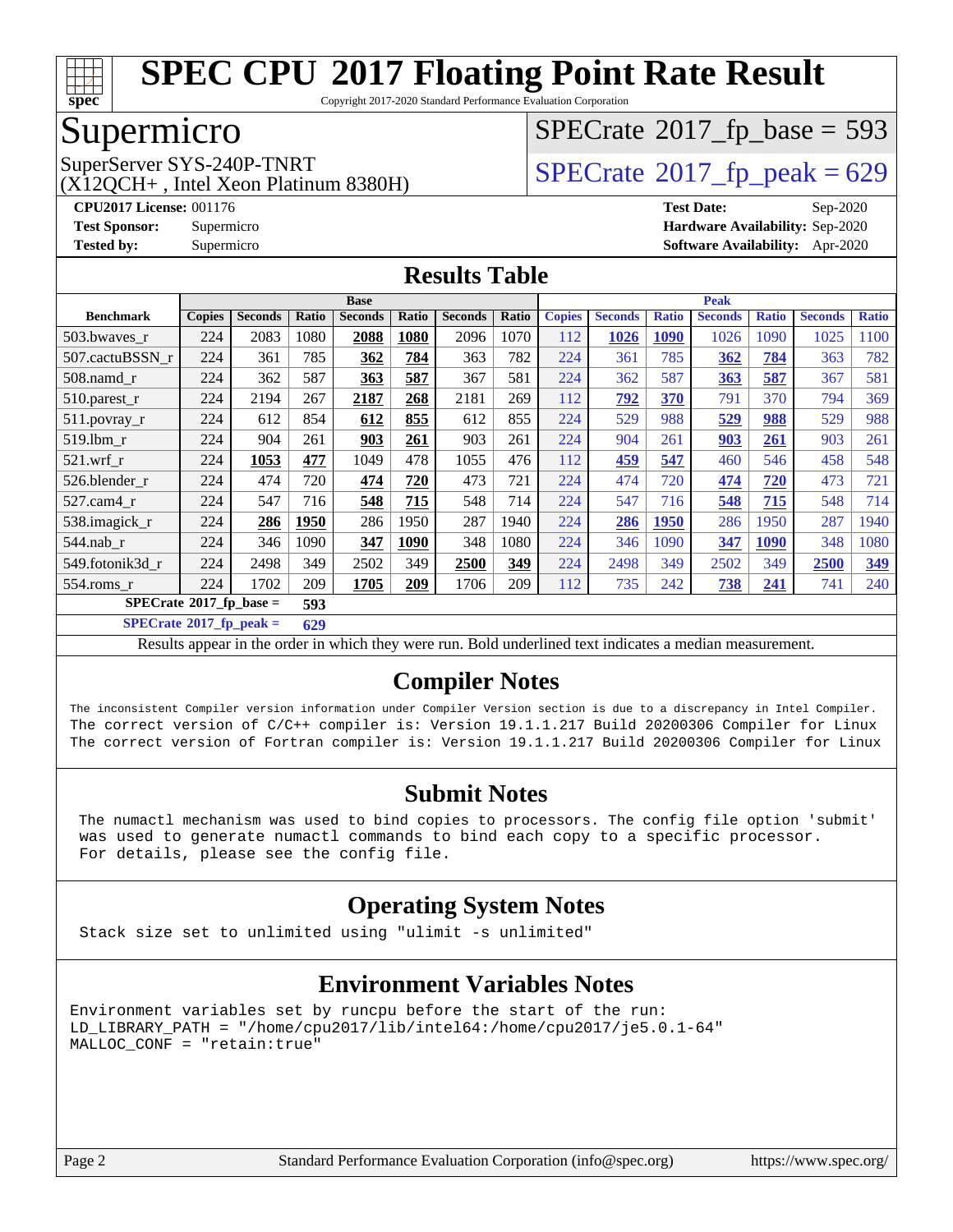

Copyright 2017-2020 Standard Performance Evaluation Corporation

### Supermicro

 $SPECTate$ <sup>®</sup>[2017\\_fp\\_base =](http://www.spec.org/auto/cpu2017/Docs/result-fields.html#SPECrate2017fpbase) 593

(X12QCH+ , Intel Xeon Platinum 8380H)

SuperServer SYS-240P-TNRT  $\begin{array}{c|c}\n\text{SuperServer SYS-240P-TNRT} & \text{SPECrate} \textcirc 2017\_fp\_peak = 629\n\end{array}$  $\begin{array}{c|c}\n\text{SuperServer SYS-240P-TNRT} & \text{SPECrate} \textcirc 2017\_fp\_peak = 629\n\end{array}$  $\begin{array}{c|c}\n\text{SuperServer SYS-240P-TNRT} & \text{SPECrate} \textcirc 2017\_fp\_peak = 629\n\end{array}$ 

**[Tested by:](http://www.spec.org/auto/cpu2017/Docs/result-fields.html#Testedby)** Supermicro **[Software Availability:](http://www.spec.org/auto/cpu2017/Docs/result-fields.html#SoftwareAvailability)** Apr-2020

**[CPU2017 License:](http://www.spec.org/auto/cpu2017/Docs/result-fields.html#CPU2017License)** 001176 **[Test Date:](http://www.spec.org/auto/cpu2017/Docs/result-fields.html#TestDate)** Sep-2020 **[Test Sponsor:](http://www.spec.org/auto/cpu2017/Docs/result-fields.html#TestSponsor)** Supermicro **[Hardware Availability:](http://www.spec.org/auto/cpu2017/Docs/result-fields.html#HardwareAvailability)** Sep-2020

#### **[General Notes](http://www.spec.org/auto/cpu2017/Docs/result-fields.html#GeneralNotes)**

 Binaries compiled on a system with 1x Intel Core i9-7980XE CPU + 64GB RAM memory using Redhat Enterprise Linux 8.0 Transparent Huge Pages enabled by default Prior to runcpu invocation Filesystem page cache synced and cleared with: sync; echo 3> /proc/sys/vm/drop\_caches runcpu command invoked through numactl i.e.: numactl --interleave=all runcpu <etc>

 NA: The test sponsor attests, as of date of publication, that CVE-2017-5754 (Meltdown) is mitigated in the system as tested and documented. Yes: The test sponsor attests, as of date of publication, that CVE-2017-5753 (Spectre variant 1) is mitigated in the system as tested and documented. Yes: The test sponsor attests, as of date of publication, that CVE-2017-5715 (Spectre variant 2) is mitigated in the system as tested and documented. jemalloc, a general purpose malloc implementation built with the RedHat Enterprise 7.5, and the system compiler gcc 4.8.5 sources available from jemalloc.net or<https://github.com/jemalloc/jemalloc/releases>

#### **[Platform Notes](http://www.spec.org/auto/cpu2017/Docs/result-fields.html#PlatformNotes)**

 BIOS Settings: Power Technology = Custom Power Performance Tuning = BIOS Controls EPB ENERGY\_PERF\_BIAS\_CFG mode = Maximum Performance SNC = Enable Patrol Scrub = Disable Sysinfo program /home/cpu2017/bin/sysinfo Rev: r6365 of 2019-08-21 295195f888a3d7edb1e6e46a485a0011 running on X12QCH-01 Sun Sep 27 02:02:00 2020 SUT (System Under Test) info as seen by some common utilities. For more information on this section, see <https://www.spec.org/cpu2017/Docs/config.html#sysinfo> From /proc/cpuinfo model name : Intel(R) Xeon(R) Platinum 8380H CPU @ 2.90GHz 4 "physical id"s (chips) 224 "processors" cores, siblings (Caution: counting these is hw and system dependent. The following excerpts from /proc/cpuinfo might not be reliable. Use with caution.) cpu cores : 28 siblings : 56 physical 0: cores 0 1 2 3 4 5 6 8 9 10 11 12 13 14 16 17 18 19 20 21 22 24 25 26 27 28 29 30

**(Continued on next page)**

| Page 3 | Standard Performance Evaluation Corporation (info@spec.org) | https://www.spec.org/ |
|--------|-------------------------------------------------------------|-----------------------|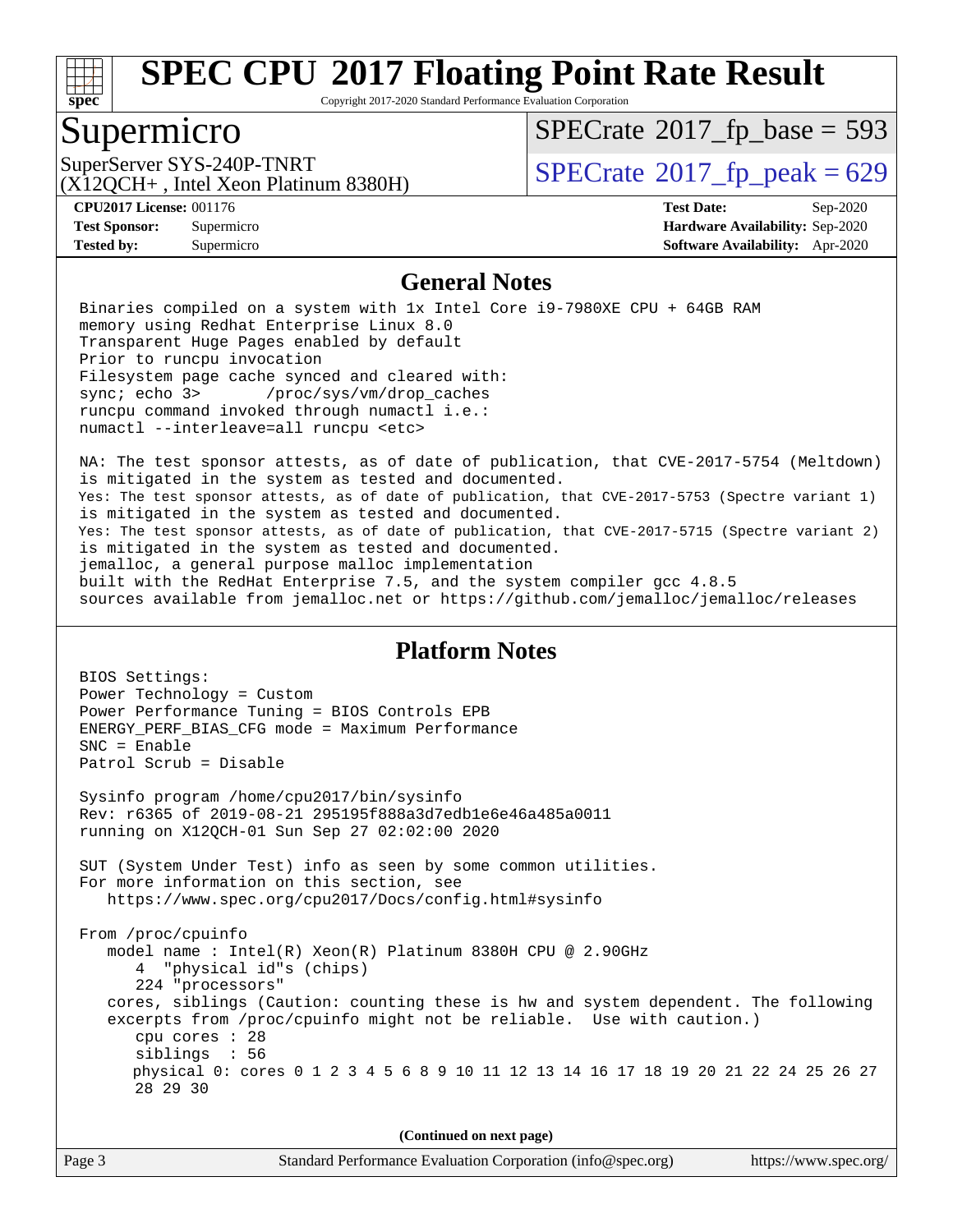

Copyright 2017-2020 Standard Performance Evaluation Corporation

### Supermicro

 $SPECTate$ <sup>®</sup>[2017\\_fp\\_base =](http://www.spec.org/auto/cpu2017/Docs/result-fields.html#SPECrate2017fpbase) 593

(X12QCH+ , Intel Xeon Platinum 8380H)

SuperServer SYS-240P-TNRT  $\begin{array}{c|c}\n\text{SuperServer SYS-240P-TNRT} & \text{SPECrate} \n\hline\n\end{array}$  $\begin{array}{c|c}\n\text{SuperServer SYS-240P-TNRT} & \text{SPECrate} \n\hline\n\end{array}$  $\begin{array}{c|c}\n\text{SuperServer SYS-240P-TNRT} & \text{SPECrate} \n\hline\n\end{array}$ 

**[CPU2017 License:](http://www.spec.org/auto/cpu2017/Docs/result-fields.html#CPU2017License)** 001176 **[Test Date:](http://www.spec.org/auto/cpu2017/Docs/result-fields.html#TestDate)** Sep-2020 **[Test Sponsor:](http://www.spec.org/auto/cpu2017/Docs/result-fields.html#TestSponsor)** Supermicro **[Hardware Availability:](http://www.spec.org/auto/cpu2017/Docs/result-fields.html#HardwareAvailability)** Sep-2020 **[Tested by:](http://www.spec.org/auto/cpu2017/Docs/result-fields.html#Testedby)** Supermicro **[Software Availability:](http://www.spec.org/auto/cpu2017/Docs/result-fields.html#SoftwareAvailability)** Apr-2020

#### **[Platform Notes \(Continued\)](http://www.spec.org/auto/cpu2017/Docs/result-fields.html#PlatformNotes)**

Page 4 Standard Performance Evaluation Corporation [\(info@spec.org\)](mailto:info@spec.org) <https://www.spec.org/> physical 1: cores 0 1 2 3 4 5 6 8 9 10 11 12 13 14 16 17 18 19 20 21 22 24 25 26 27 28 29 30 physical 2: cores 0 1 2 3 4 5 6 8 9 10 11 12 13 14 16 17 18 19 20 21 22 24 25 26 27 28 29 30 physical 3: cores 0 1 2 3 4 5 6 8 9 10 11 12 13 14 16 17 18 19 20 21 22 24 25 26 27 28 29 30 From lscpu: Architecture: x86\_64 CPU op-mode(s): 32-bit, 64-bit Byte Order: Little Endian  $CPU(s):$  224 On-line CPU(s) list: 0-223 Thread(s) per core: 2 Core(s) per socket: 28 Socket(s): 4 NUMA node(s): 8 Vendor ID: GenuineIntel CPU family: 6 Model: 85 Model name: Intel(R) Xeon(R) Platinum 8380H CPU @ 2.90GHz Stepping: 11 CPU MHz: 3739.838 CPU max MHz: 4300.0000 CPU min MHz: 1000.0000 BogoMIPS: 5800.00 Virtualization: VT-x L1d cache: 32K L1i cache: 32K L2 cache: 1024K L3 cache: 39424K NUMA node0 CPU(s): 0-3,7-9,14-17,21-23,112-115,119-121,126-129,133-135 NUMA node1 CPU(s): 4-6,10-13,18-20,24-27,116-118,122-125,130-132,136-139 NUMA node2 CPU(s): 28-31,35-37,42-45,49-51,140-143,147-149,154-157,161-163 NUMA node3 CPU(s): 32-34,38-41,46-48,52-55,144-146,150-153,158-160,164-167 NUMA node4 CPU(s): 56-59,63-65,70-73,77-79,168-171,175-177,182-185,189-191 NUMA node5 CPU(s): 60-62,66-69,74-76,80-83,172-174,178-181,186-188,192-195 NUMA node6 CPU(s): 84-87,91-93,98-101,105-107,196-199,203-205,210-213,217-219 NUMA node7 CPU(s): 88-90,94-97,102-104,108-111,200-202,206-209,214-216,220-223 Flags: fpu vme de pse tsc msr pae mce cx8 apic sep mtrr pge mca cmov pat pse36 clflush dts acpi mmx fxsr sse sse2 ss ht tm pbe syscall nx pdpe1gb rdtscp lm constant\_tsc art arch\_perfmon pebs bts rep\_good nopl xtopology nonstop\_tsc cpuid aperfmperf pni pclmulqdq dtes64 monitor ds\_cpl vmx smx est tm2 ssse3 sdbg fma cx16 xtpr pdcm pcid dca sse4\_1 sse4\_2 x2apic movbe popcnt tsc\_deadline\_timer aes xsave avx f16c rdrand lahf\_lm abm 3dnowprefetch cpuid\_fault epb cat\_l3 cdp\_l3 invpcid\_single intel\_ppin ssbd mba ibrs ibpb stibp ibrs\_enhanced tpr\_shadow vnmi flexpriority ept vpid fsgsbase tsc\_adjust bmi1 hle avx2 smep bmi2 erms invpcid rtm **(Continued on next page)**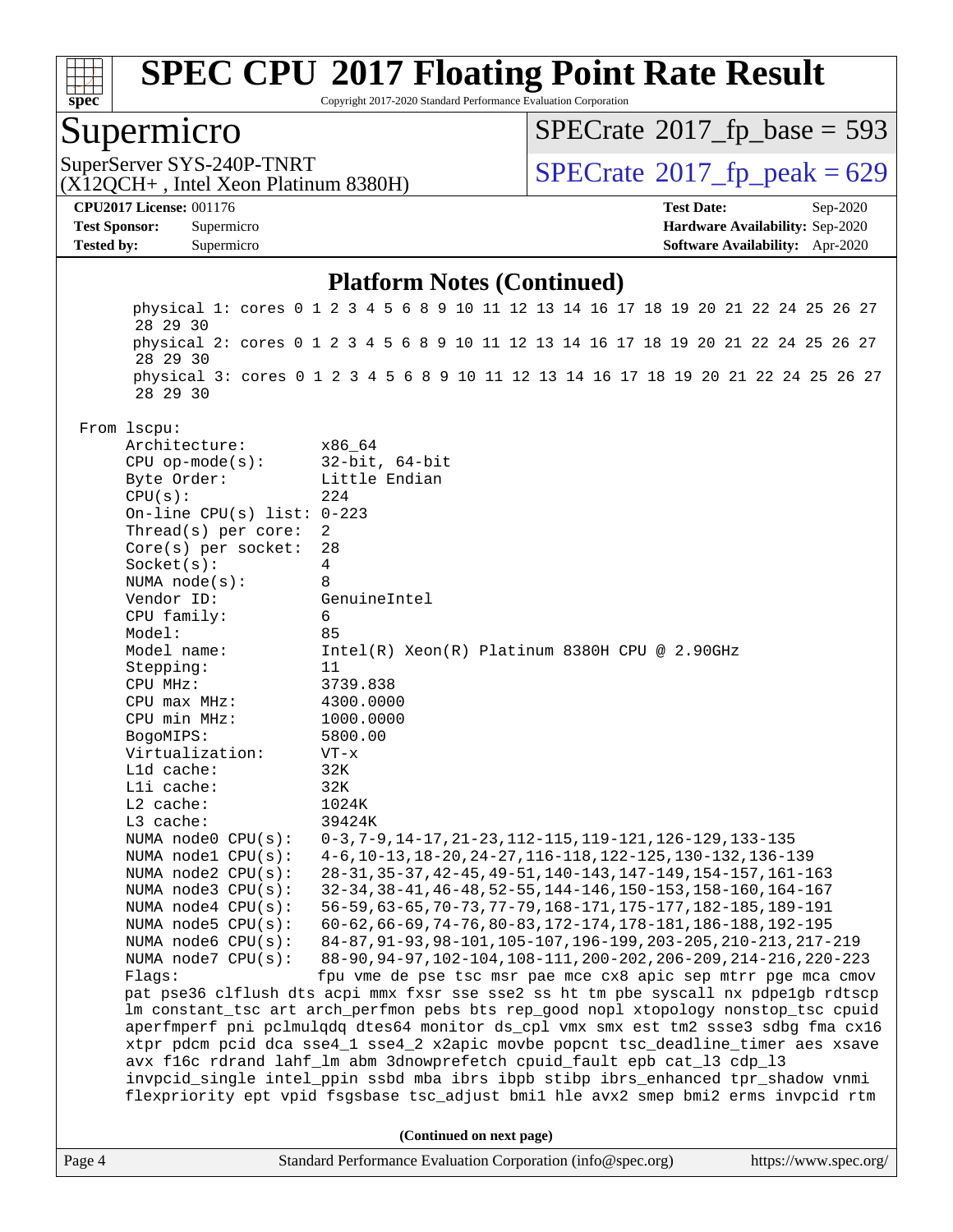

Copyright 2017-2020 Standard Performance Evaluation Corporation

### Supermicro

 $SPECTate$ <sup>®</sup>[2017\\_fp\\_base =](http://www.spec.org/auto/cpu2017/Docs/result-fields.html#SPECrate2017fpbase) 593

(X12QCH+ , Intel Xeon Platinum 8380H)

SuperServer SYS-240P-TNRT  $\begin{array}{c|c}\n\text{SuperServer SYS-240P-TNRT} & \text{SPECrate} \n\hline\n\text{C120CH+ Intel Yeon Platinum 8380H}\n\end{array}$  $\begin{array}{c|c}\n\text{SuperServer SYS-240P-TNRT} & \text{SPECrate} \n\hline\n\text{C120CH+ Intel Yeon Platinum 8380H}\n\end{array}$  $\begin{array}{c|c}\n\text{SuperServer SYS-240P-TNRT} & \text{SPECrate} \n\hline\n\text{C120CH+ Intel Yeon Platinum 8380H}\n\end{array}$ 

**[Tested by:](http://www.spec.org/auto/cpu2017/Docs/result-fields.html#Testedby)** Supermicro **[Software Availability:](http://www.spec.org/auto/cpu2017/Docs/result-fields.html#SoftwareAvailability)** Apr-2020

**[CPU2017 License:](http://www.spec.org/auto/cpu2017/Docs/result-fields.html#CPU2017License)** 001176 **[Test Date:](http://www.spec.org/auto/cpu2017/Docs/result-fields.html#TestDate)** Sep-2020 **[Test Sponsor:](http://www.spec.org/auto/cpu2017/Docs/result-fields.html#TestSponsor)** Supermicro **[Hardware Availability:](http://www.spec.org/auto/cpu2017/Docs/result-fields.html#HardwareAvailability)** Sep-2020

#### **[Platform Notes \(Continued\)](http://www.spec.org/auto/cpu2017/Docs/result-fields.html#PlatformNotes)**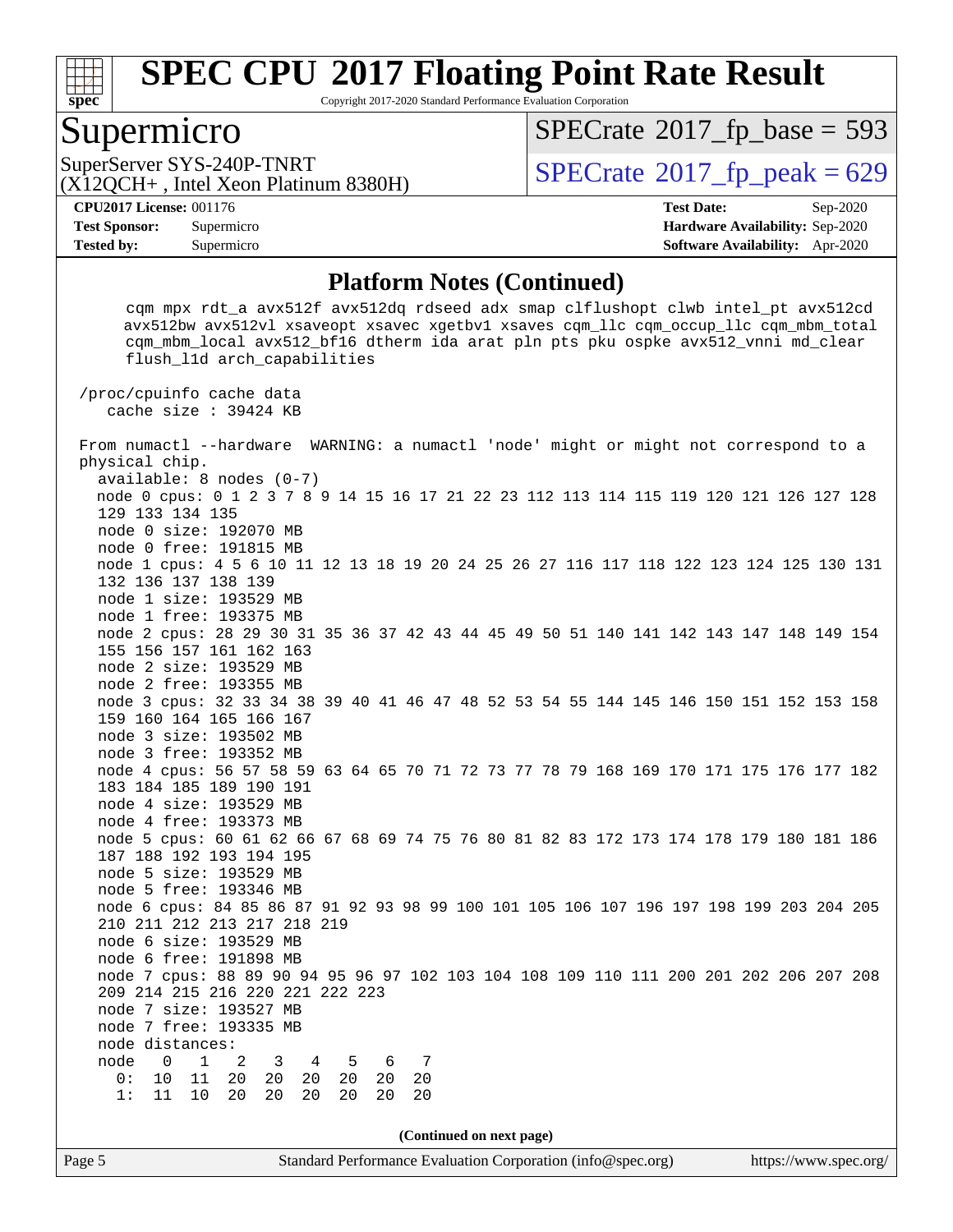

Copyright 2017-2020 Standard Performance Evaluation Corporation

### Supermicro

 $SPECTate$ <sup>®</sup>[2017\\_fp\\_base =](http://www.spec.org/auto/cpu2017/Docs/result-fields.html#SPECrate2017fpbase) 593

(X12QCH+ , Intel Xeon Platinum 8380H)

SuperServer SYS-240P-TNRT  $\begin{array}{c|c}\n\text{SuperServer SYS-240P-TNRT} & \text{SPECrate} \textcirc 2017\_fp\_peak = 629\n\end{array}$  $\begin{array}{c|c}\n\text{SuperServer SYS-240P-TNRT} & \text{SPECrate} \textcirc 2017\_fp\_peak = 629\n\end{array}$  $\begin{array}{c|c}\n\text{SuperServer SYS-240P-TNRT} & \text{SPECrate} \textcirc 2017\_fp\_peak = 629\n\end{array}$ 

**[CPU2017 License:](http://www.spec.org/auto/cpu2017/Docs/result-fields.html#CPU2017License)** 001176 **[Test Date:](http://www.spec.org/auto/cpu2017/Docs/result-fields.html#TestDate)** Sep-2020 **[Test Sponsor:](http://www.spec.org/auto/cpu2017/Docs/result-fields.html#TestSponsor)** Supermicro **[Hardware Availability:](http://www.spec.org/auto/cpu2017/Docs/result-fields.html#HardwareAvailability)** Sep-2020 **[Tested by:](http://www.spec.org/auto/cpu2017/Docs/result-fields.html#Testedby)** Supermicro **[Software Availability:](http://www.spec.org/auto/cpu2017/Docs/result-fields.html#SoftwareAvailability)** Apr-2020

#### **[Platform Notes \(Continued\)](http://www.spec.org/auto/cpu2017/Docs/result-fields.html#PlatformNotes)** 2: 20 20 10 11 20 20 20 20 3: 20 20 11 10 20 20 20 20 4: 20 20 20 20 10 11 20 20 5: 20 20 20 20 11 10 20 20 6: 20 20 20 20 20 20 10 11 7: 20 20 20 20 20 20 11 10 From /proc/meminfo MemTotal: 1583869884 kB HugePages\_Total: 0 Hugepagesize: 2048 kB From /etc/\*release\* /etc/\*version\* os-release: NAME="Red Hat Enterprise Linux" VERSION="8.2 (Ootpa)" ID="rhel" ID\_LIKE="fedora" VERSION\_ID="8.2" PLATFORM\_ID="platform:el8" PRETTY\_NAME="Red Hat Enterprise Linux 8.2 (Ootpa)" ANSI\_COLOR="0;31" redhat-release: Red Hat Enterprise Linux release 8.2 (Ootpa) system-release: Red Hat Enterprise Linux release 8.2 (Ootpa) system-release-cpe: cpe:/o:redhat:enterprise\_linux:8.2:ga uname -a: Linux X12QCH-01 4.18.0-193.el8.x86\_64 #1 SMP Fri Mar 27 14:35:58 UTC 2020 x86\_64 x86\_64 x86\_64 GNU/Linux Kernel self-reported vulnerability status: itlb\_multihit: Not affected CVE-2018-3620 (L1 Terminal Fault): Not affected Microarchitectural Data Sampling: Not affected CVE-2017-5754 (Meltdown): Not affected CVE-2018-3639 (Speculative Store Bypass): Mitigation: Speculative Store Bypass disabled via prctl and seccomp CVE-2017-5753 (Spectre variant 1): Mitigation: usercopy/swapgs barriers and \_\_user pointer sanitization CVE-2017-5715 (Spectre variant 2): Mitigation: Enhanced IBRS, IBPB: conditional, RSB filling tsx\_async\_abort: Not affected run-level 3 Sep 25 17:54 SPEC is set to: /home/cpu2017 **(Continued on next page)**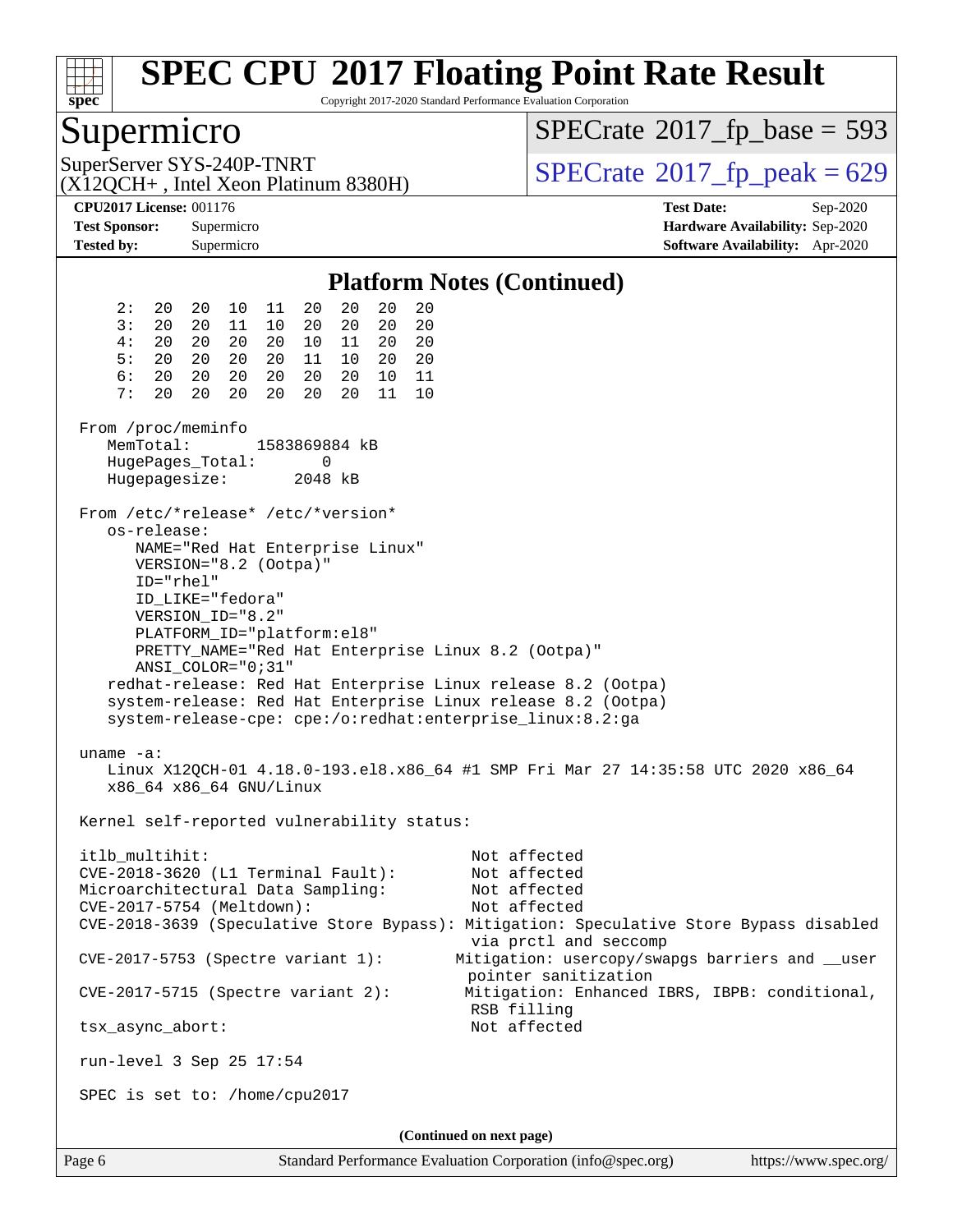

Copyright 2017-2020 Standard Performance Evaluation Corporation

### Supermicro

 $SPECTate$ <sup>®</sup>[2017\\_fp\\_base =](http://www.spec.org/auto/cpu2017/Docs/result-fields.html#SPECrate2017fpbase) 593

(X12QCH+ , Intel Xeon Platinum 8380H)

SuperServer SYS-240P-TNRT  $\begin{array}{c|c}\n\text{SuperServer SYS-240P-TNRT} & \text{SPECrate} \n\hline\n\end{array}$  $\begin{array}{c|c}\n\text{SuperServer SYS-240P-TNRT} & \text{SPECrate} \n\hline\n\end{array}$  $\begin{array}{c|c}\n\text{SuperServer SYS-240P-TNRT} & \text{SPECrate} \n\hline\n\end{array}$ 

**[Tested by:](http://www.spec.org/auto/cpu2017/Docs/result-fields.html#Testedby)** Supermicro **[Software Availability:](http://www.spec.org/auto/cpu2017/Docs/result-fields.html#SoftwareAvailability)** Apr-2020

**[CPU2017 License:](http://www.spec.org/auto/cpu2017/Docs/result-fields.html#CPU2017License)** 001176 **[Test Date:](http://www.spec.org/auto/cpu2017/Docs/result-fields.html#TestDate)** Sep-2020 **[Test Sponsor:](http://www.spec.org/auto/cpu2017/Docs/result-fields.html#TestSponsor)** Supermicro **[Hardware Availability:](http://www.spec.org/auto/cpu2017/Docs/result-fields.html#HardwareAvailability)** Sep-2020

#### **[Platform Notes \(Continued\)](http://www.spec.org/auto/cpu2017/Docs/result-fields.html#PlatformNotes)**

 Filesystem Type Size Used Avail Use% Mounted on /dev/mapper/rhel-home xfs 125G 11G 114G 9% /home

From /sys/devices/virtual/dmi/id

 BIOS: American Megatrends International, LLC. 1.0 09/02/2020 Vendor: Supermicro Product: Super Server Product Family: Family Serial: 0123456789

 Additional information from dmidecode follows. WARNING: Use caution when you interpret this section. The 'dmidecode' program reads system data which is "intended to allow hardware to be accurately determined", but the intent may not be met, as there are frequent changes to hardware, firmware, and the "DMTF SMBIOS" standard. Memory:

48x Samsung M393A4K40DB3-CWE 32 GB 2 rank 3200

(End of data from sysinfo program)

#### **[Compiler Version Notes](http://www.spec.org/auto/cpu2017/Docs/result-fields.html#CompilerVersionNotes)**

| 519.1bm_r(base, peak) 538.imagick_r(base, peak)<br>C                                                                                                                                                                                                                                     |  |  |  |  |  |  |  |
|------------------------------------------------------------------------------------------------------------------------------------------------------------------------------------------------------------------------------------------------------------------------------------------|--|--|--|--|--|--|--|
| $544.nab_r(base, peak)$                                                                                                                                                                                                                                                                  |  |  |  |  |  |  |  |
| Intel(R) C Compiler for applications running on Intel(R) $64$ , Version 2021.1<br>NextGen Build 20200304                                                                                                                                                                                 |  |  |  |  |  |  |  |
| Copyright (C) 1985-2020 Intel Corporation. All rights reserved.                                                                                                                                                                                                                          |  |  |  |  |  |  |  |
|                                                                                                                                                                                                                                                                                          |  |  |  |  |  |  |  |
| 508.namd_r(base, peak) 510.parest_r(base, peak)<br>$C++$                                                                                                                                                                                                                                 |  |  |  |  |  |  |  |
| Intel(R) $C++$ Compiler for applications running on Intel(R) 64, Version 2021.1<br>NextGen Build 20200304<br>Copyright (C) 1985-2020 Intel Corporation. All rights reserved.                                                                                                             |  |  |  |  |  |  |  |
| $C++$ , C $\qquad \qquad$ 511. povray_r(base) 526. blender_r(base, peak)                                                                                                                                                                                                                 |  |  |  |  |  |  |  |
| Intel(R) $C++$ Compiler for applications running on Intel(R) 64, Version 2021.1<br>NextGen Build 20200304<br>Copyright (C) 1985-2020 Intel Corporation. All rights reserved.<br>Intel(R) C Compiler for applications running on Intel(R) $64$ , Version 2021.1<br>NextGen Build 20200304 |  |  |  |  |  |  |  |
| (Continued on next page)                                                                                                                                                                                                                                                                 |  |  |  |  |  |  |  |

Page 7 Standard Performance Evaluation Corporation [\(info@spec.org\)](mailto:info@spec.org) <https://www.spec.org/>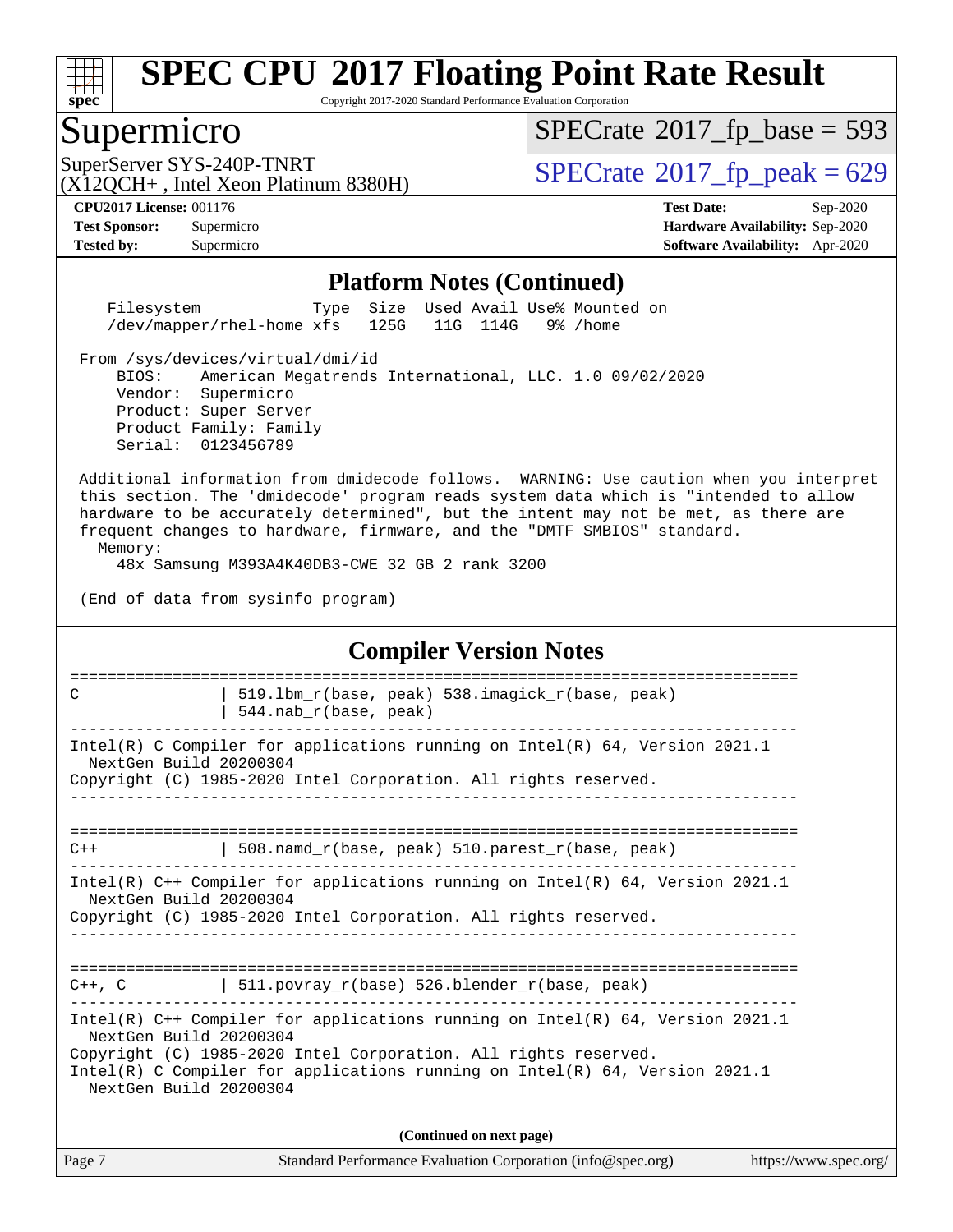

Copyright 2017-2020 Standard Performance Evaluation Corporation

## Supermicro

 $SPECTate$ <sup>®</sup>[2017\\_fp\\_base =](http://www.spec.org/auto/cpu2017/Docs/result-fields.html#SPECrate2017fpbase) 593

(X12QCH+ , Intel Xeon Platinum 8380H)

SuperServer SYS-240P-TNRT<br>(X12OCH+ Intel Xeon Platinum 8380H)  $SPECrate@2017_fp\_peak = 629$  $SPECrate@2017_fp\_peak = 629$ 

**[CPU2017 License:](http://www.spec.org/auto/cpu2017/Docs/result-fields.html#CPU2017License)** 001176 **[Test Date:](http://www.spec.org/auto/cpu2017/Docs/result-fields.html#TestDate)** Sep-2020 **[Test Sponsor:](http://www.spec.org/auto/cpu2017/Docs/result-fields.html#TestSponsor)** Supermicro **[Hardware Availability:](http://www.spec.org/auto/cpu2017/Docs/result-fields.html#HardwareAvailability)** Sep-2020 **[Tested by:](http://www.spec.org/auto/cpu2017/Docs/result-fields.html#Testedby)** Supermicro **[Software Availability:](http://www.spec.org/auto/cpu2017/Docs/result-fields.html#SoftwareAvailability)** Apr-2020

#### **[Compiler Version Notes \(Continued\)](http://www.spec.org/auto/cpu2017/Docs/result-fields.html#CompilerVersionNotes)**

| Copyright (C) 1985-2020 Intel Corporation. All rights reserved.                                                                                                                      |
|--------------------------------------------------------------------------------------------------------------------------------------------------------------------------------------|
|                                                                                                                                                                                      |
| $C++$ , C $\qquad \qquad \vert$ 511.povray_r(peak)                                                                                                                                   |
| Intel(R) $C++$ Intel(R) 64 Compiler for applications running on Intel(R) 64,<br>Version 19.1.1.217 Build 20200306<br>Copyright (C) 1985-2020 Intel Corporation. All rights reserved. |
| $Intel(R)$ C Intel(R) 64 Compiler for applications running on Intel(R) 64,<br>Version 19.1.1.217 Build 20200306                                                                      |
| Copyright (C) 1985-2020 Intel Corporation. All rights reserved.                                                                                                                      |
|                                                                                                                                                                                      |
|                                                                                                                                                                                      |
| C++, C $  511.povray_r(base) 526.blender_r(base, peak)$                                                                                                                              |
| Intel(R) C++ Compiler for applications running on Intel(R) 64, Version 2021.1<br>NextGen Build 20200304                                                                              |
| Copyright (C) 1985-2020 Intel Corporation. All rights reserved.<br>Intel(R) C Compiler for applications running on Intel(R) 64, Version 2021.1<br>NextGen Build 20200304             |
| Copyright (C) 1985-2020 Intel Corporation. All rights reserved.                                                                                                                      |
|                                                                                                                                                                                      |
|                                                                                                                                                                                      |
| $C++$ , C $\qquad \qquad \vert$ 511.povray_r(peak)                                                                                                                                   |
| ----------------------------<br>$Intel(R)$ C++ Intel(R) 64 Compiler for applications running on Intel(R) 64,<br>Version 19.1.1.217 Build 20200306                                    |
| Copyright (C) 1985-2020 Intel Corporation. All rights reserved.<br>Intel(R) C Intel(R) 64 Compiler for applications running on Intel(R) 64,                                          |
| Version 19.1.1.217 Build 20200306<br>Copyright (C) 1985-2020 Intel Corporation. All rights reserved.                                                                                 |
|                                                                                                                                                                                      |
| $C++$ , C, Fortran   507.cactuBSSN_r(base, peak)                                                                                                                                     |
| Intel(R) C++ Compiler for applications running on Intel(R) 64, Version 2021.1                                                                                                        |
| NextGen Build 20200304                                                                                                                                                               |
| Copyright (C) 1985-2020 Intel Corporation. All rights reserved.<br>Intel(R) C Compiler for applications running on Intel(R) 64, Version 2021.1<br>NextGen Build 20200304             |
| Copyright (C) 1985-2020 Intel Corporation. All rights reserved.                                                                                                                      |
| Intel(R) Fortran Intel(R) 64 Compiler for applications running on Intel(R)<br>64, Version 19.1.1.217 Build 20200306                                                                  |
| (Continued on next page)                                                                                                                                                             |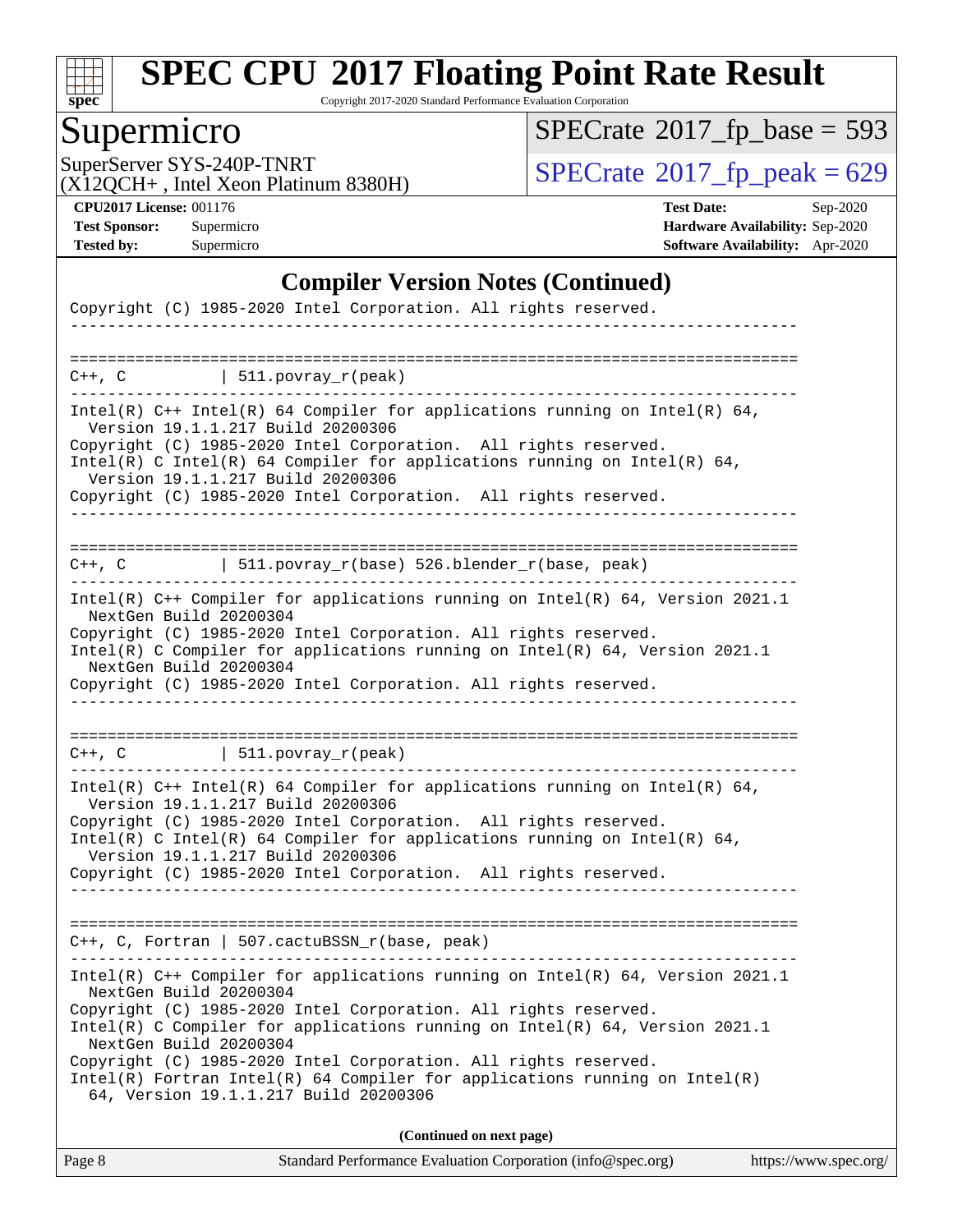

Copyright 2017-2020 Standard Performance Evaluation Corporation

## Supermicro

 $SPECTate$ <sup>®</sup>[2017\\_fp\\_base =](http://www.spec.org/auto/cpu2017/Docs/result-fields.html#SPECrate2017fpbase) 593

(X12QCH+ , Intel Xeon Platinum 8380H)

SuperServer SYS-240P-TNRT<br>(X12OCH+ Intel Xeon Platinum 8380H)  $SPECrate@2017_fp\_peak = 629$  $SPECrate@2017_fp\_peak = 629$ 

**[CPU2017 License:](http://www.spec.org/auto/cpu2017/Docs/result-fields.html#CPU2017License)** 001176 **[Test Date:](http://www.spec.org/auto/cpu2017/Docs/result-fields.html#TestDate)** Sep-2020 **[Test Sponsor:](http://www.spec.org/auto/cpu2017/Docs/result-fields.html#TestSponsor)** Supermicro **[Hardware Availability:](http://www.spec.org/auto/cpu2017/Docs/result-fields.html#HardwareAvailability)** Sep-2020 **[Tested by:](http://www.spec.org/auto/cpu2017/Docs/result-fields.html#Testedby)** Supermicro **[Software Availability:](http://www.spec.org/auto/cpu2017/Docs/result-fields.html#SoftwareAvailability)** Apr-2020

#### **[Compiler Version Notes \(Continued\)](http://www.spec.org/auto/cpu2017/Docs/result-fields.html#CompilerVersionNotes)**

| Standard Performance Evaluation Corporation (info@spec.org)<br>Page 9<br>https://www.spec.org/                                                    |  |
|---------------------------------------------------------------------------------------------------------------------------------------------------|--|
| (Continued on next page)                                                                                                                          |  |
| $\vert$ 521.wrf_r(peak)<br>Fortran, C                                                                                                             |  |
| Copyright (C) 1985-2020 Intel Corporation. All rights reserved.<br>--------------------------------------                                         |  |
| Intel(R) C Compiler for applications running on Intel(R) 64, Version 2021.1<br>NextGen Build 20200304                                             |  |
| Copyright (C) 1985-2020 Intel Corporation. All rights reserved.                                                                                   |  |
| Intel(R) Fortran Intel(R) 64 Compiler for applications running on $Intel(R)$<br>64, Version 19.1.1.217 Build 20200306                             |  |
|                                                                                                                                                   |  |
| Fortran, C   521.wrf_r(base) 527.cam4_r(base, peak)                                                                                               |  |
| ___________________________________                                                                                                               |  |
| Version 19.1.1.217 Build 20200306<br>Copyright (C) 1985-2020 Intel Corporation. All rights reserved.                                              |  |
| Intel(R) C Intel(R) 64 Compiler for applications running on Intel(R) 64,                                                                          |  |
| 64, Version 19.1.1.217 Build 20200306<br>Copyright (C) 1985-2020 Intel Corporation. All rights reserved.                                          |  |
| $Intel(R)$ Fortran Intel(R) 64 Compiler for applications running on Intel(R)                                                                      |  |
| Fortran, $C$   521.wrf_r(peak)                                                                                                                    |  |
|                                                                                                                                                   |  |
| Copyright (C) 1985-2020 Intel Corporation. All rights reserved.                                                                                   |  |
| NextGen Build 20200304                                                                                                                            |  |
| Copyright (C) 1985-2020 Intel Corporation. All rights reserved.<br>Intel(R) C Compiler for applications running on Intel(R) $64$ , Version 2021.1 |  |
| $Intel(R)$ Fortran Intel(R) 64 Compiler for applications running on Intel(R)<br>64, Version 19.1.1.217 Build 20200306                             |  |
|                                                                                                                                                   |  |
| Fortran, C 521.wrf_r(base) 527.cam4_r(base, peak)                                                                                                 |  |
|                                                                                                                                                   |  |
| 64, Version 19.1.1.217 Build 20200306<br>Copyright (C) 1985-2020 Intel Corporation. All rights reserved.                                          |  |
| $Intel(R)$ Fortran Intel(R) 64 Compiler for applications running on Intel(R)                                                                      |  |
| 554.roms_r(base, peak)                                                                                                                            |  |
| 503.bwaves_r(base, peak) 549.fotonik3d_r(base, peak)<br>Fortran                                                                                   |  |
|                                                                                                                                                   |  |
| Copyright (C) 1985-2020 Intel Corporation. All rights reserved.                                                                                   |  |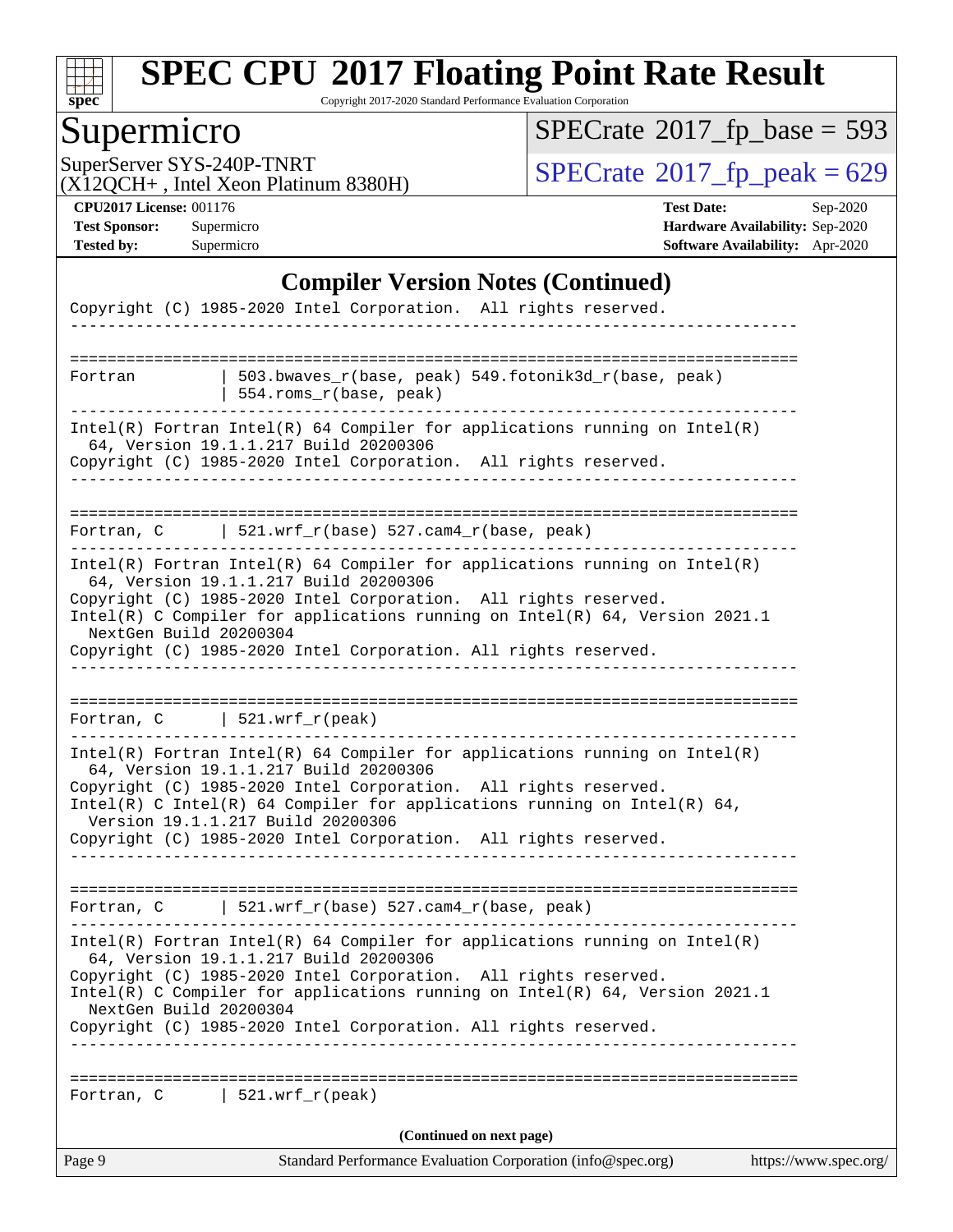

Copyright 2017-2020 Standard Performance Evaluation Corporation

### Supermicro

 $SPECTate$ <sup>®</sup>[2017\\_fp\\_base =](http://www.spec.org/auto/cpu2017/Docs/result-fields.html#SPECrate2017fpbase) 593

(X12QCH+ , Intel Xeon Platinum 8380H)

SuperServer SYS-240P-TNRT  $\begin{array}{c|c}\n\text{SuperServer SYS-240P-TNRT} & \text{SPECrate} \n\hline\n\end{array}$  $\begin{array}{c|c}\n\text{SuperServer SYS-240P-TNRT} & \text{SPECrate} \n\hline\n\end{array}$  $\begin{array}{c|c}\n\text{SuperServer SYS-240P-TNRT} & \text{SPECrate} \n\hline\n\end{array}$ 

**[CPU2017 License:](http://www.spec.org/auto/cpu2017/Docs/result-fields.html#CPU2017License)** 001176 **[Test Date:](http://www.spec.org/auto/cpu2017/Docs/result-fields.html#TestDate)** Sep-2020 **[Test Sponsor:](http://www.spec.org/auto/cpu2017/Docs/result-fields.html#TestSponsor)** Supermicro **[Hardware Availability:](http://www.spec.org/auto/cpu2017/Docs/result-fields.html#HardwareAvailability)** Sep-2020 **[Tested by:](http://www.spec.org/auto/cpu2017/Docs/result-fields.html#Testedby)** Supermicro **[Software Availability:](http://www.spec.org/auto/cpu2017/Docs/result-fields.html#SoftwareAvailability)** Apr-2020

#### **[Compiler Version Notes \(Continued\)](http://www.spec.org/auto/cpu2017/Docs/result-fields.html#CompilerVersionNotes)**

------------------------------------------------------------------------------ Intel(R) Fortran Intel(R) 64 Compiler for applications running on Intel(R) 64, Version 19.1.1.217 Build 20200306 Copyright (C) 1985-2020 Intel Corporation. All rights reserved. Intel(R) C Intel(R) 64 Compiler for applications running on Intel(R)  $64$ , Version 19.1.1.217 Build 20200306 Copyright (C) 1985-2020 Intel Corporation. All rights reserved. ------------------------------------------------------------------------------

### **[Base Compiler Invocation](http://www.spec.org/auto/cpu2017/Docs/result-fields.html#BaseCompilerInvocation)**

[C benchmarks](http://www.spec.org/auto/cpu2017/Docs/result-fields.html#Cbenchmarks):  $i$ cc

[C++ benchmarks:](http://www.spec.org/auto/cpu2017/Docs/result-fields.html#CXXbenchmarks) [icpc](http://www.spec.org/cpu2017/results/res2020q4/cpu2017-20200929-24139.flags.html#user_CXXbase_intel_icpc_c510b6838c7f56d33e37e94d029a35b4a7bccf4766a728ee175e80a419847e808290a9b78be685c44ab727ea267ec2f070ec5dc83b407c0218cded6866a35d07)

[Fortran benchmarks](http://www.spec.org/auto/cpu2017/Docs/result-fields.html#Fortranbenchmarks): [ifort](http://www.spec.org/cpu2017/results/res2020q4/cpu2017-20200929-24139.flags.html#user_FCbase_intel_ifort_8111460550e3ca792625aed983ce982f94888b8b503583aa7ba2b8303487b4d8a21a13e7191a45c5fd58ff318f48f9492884d4413fa793fd88dd292cad7027ca)

[Benchmarks using both Fortran and C](http://www.spec.org/auto/cpu2017/Docs/result-fields.html#BenchmarksusingbothFortranandC): [ifort](http://www.spec.org/cpu2017/results/res2020q4/cpu2017-20200929-24139.flags.html#user_CC_FCbase_intel_ifort_8111460550e3ca792625aed983ce982f94888b8b503583aa7ba2b8303487b4d8a21a13e7191a45c5fd58ff318f48f9492884d4413fa793fd88dd292cad7027ca) [icc](http://www.spec.org/cpu2017/results/res2020q4/cpu2017-20200929-24139.flags.html#user_CC_FCbase_intel_icc_66fc1ee009f7361af1fbd72ca7dcefbb700085f36577c54f309893dd4ec40d12360134090235512931783d35fd58c0460139e722d5067c5574d8eaf2b3e37e92)

[Benchmarks using both C and C++](http://www.spec.org/auto/cpu2017/Docs/result-fields.html#BenchmarksusingbothCandCXX): [icpc](http://www.spec.org/cpu2017/results/res2020q4/cpu2017-20200929-24139.flags.html#user_CC_CXXbase_intel_icpc_c510b6838c7f56d33e37e94d029a35b4a7bccf4766a728ee175e80a419847e808290a9b78be685c44ab727ea267ec2f070ec5dc83b407c0218cded6866a35d07) [icc](http://www.spec.org/cpu2017/results/res2020q4/cpu2017-20200929-24139.flags.html#user_CC_CXXbase_intel_icc_66fc1ee009f7361af1fbd72ca7dcefbb700085f36577c54f309893dd4ec40d12360134090235512931783d35fd58c0460139e722d5067c5574d8eaf2b3e37e92)

[Benchmarks using Fortran, C, and C++:](http://www.spec.org/auto/cpu2017/Docs/result-fields.html#BenchmarksusingFortranCandCXX) [icpc](http://www.spec.org/cpu2017/results/res2020q4/cpu2017-20200929-24139.flags.html#user_CC_CXX_FCbase_intel_icpc_c510b6838c7f56d33e37e94d029a35b4a7bccf4766a728ee175e80a419847e808290a9b78be685c44ab727ea267ec2f070ec5dc83b407c0218cded6866a35d07) [icc](http://www.spec.org/cpu2017/results/res2020q4/cpu2017-20200929-24139.flags.html#user_CC_CXX_FCbase_intel_icc_66fc1ee009f7361af1fbd72ca7dcefbb700085f36577c54f309893dd4ec40d12360134090235512931783d35fd58c0460139e722d5067c5574d8eaf2b3e37e92) [ifort](http://www.spec.org/cpu2017/results/res2020q4/cpu2017-20200929-24139.flags.html#user_CC_CXX_FCbase_intel_ifort_8111460550e3ca792625aed983ce982f94888b8b503583aa7ba2b8303487b4d8a21a13e7191a45c5fd58ff318f48f9492884d4413fa793fd88dd292cad7027ca)

## **[Base Portability Flags](http://www.spec.org/auto/cpu2017/Docs/result-fields.html#BasePortabilityFlags)**

 503.bwaves\_r: [-DSPEC\\_LP64](http://www.spec.org/cpu2017/results/res2020q4/cpu2017-20200929-24139.flags.html#suite_basePORTABILITY503_bwaves_r_DSPEC_LP64) 507.cactuBSSN\_r: [-DSPEC\\_LP64](http://www.spec.org/cpu2017/results/res2020q4/cpu2017-20200929-24139.flags.html#suite_basePORTABILITY507_cactuBSSN_r_DSPEC_LP64) 508.namd\_r: [-DSPEC\\_LP64](http://www.spec.org/cpu2017/results/res2020q4/cpu2017-20200929-24139.flags.html#suite_basePORTABILITY508_namd_r_DSPEC_LP64) 510.parest\_r: [-DSPEC\\_LP64](http://www.spec.org/cpu2017/results/res2020q4/cpu2017-20200929-24139.flags.html#suite_basePORTABILITY510_parest_r_DSPEC_LP64) 511.povray\_r: [-DSPEC\\_LP64](http://www.spec.org/cpu2017/results/res2020q4/cpu2017-20200929-24139.flags.html#suite_basePORTABILITY511_povray_r_DSPEC_LP64) 519.lbm\_r: [-DSPEC\\_LP64](http://www.spec.org/cpu2017/results/res2020q4/cpu2017-20200929-24139.flags.html#suite_basePORTABILITY519_lbm_r_DSPEC_LP64) 521.wrf\_r: [-DSPEC\\_LP64](http://www.spec.org/cpu2017/results/res2020q4/cpu2017-20200929-24139.flags.html#suite_basePORTABILITY521_wrf_r_DSPEC_LP64) [-DSPEC\\_CASE\\_FLAG](http://www.spec.org/cpu2017/results/res2020q4/cpu2017-20200929-24139.flags.html#b521.wrf_r_baseCPORTABILITY_DSPEC_CASE_FLAG) [-convert big\\_endian](http://www.spec.org/cpu2017/results/res2020q4/cpu2017-20200929-24139.flags.html#user_baseFPORTABILITY521_wrf_r_convert_big_endian_c3194028bc08c63ac5d04de18c48ce6d347e4e562e8892b8bdbdc0214820426deb8554edfa529a3fb25a586e65a3d812c835984020483e7e73212c4d31a38223) 526.blender\_r: [-DSPEC\\_LP64](http://www.spec.org/cpu2017/results/res2020q4/cpu2017-20200929-24139.flags.html#suite_basePORTABILITY526_blender_r_DSPEC_LP64) [-DSPEC\\_LINUX](http://www.spec.org/cpu2017/results/res2020q4/cpu2017-20200929-24139.flags.html#b526.blender_r_baseCPORTABILITY_DSPEC_LINUX) [-funsigned-char](http://www.spec.org/cpu2017/results/res2020q4/cpu2017-20200929-24139.flags.html#user_baseCPORTABILITY526_blender_r_force_uchar_40c60f00ab013830e2dd6774aeded3ff59883ba5a1fc5fc14077f794d777847726e2a5858cbc7672e36e1b067e7e5c1d9a74f7176df07886a243d7cc18edfe67) 527.cam4\_r: [-DSPEC\\_LP64](http://www.spec.org/cpu2017/results/res2020q4/cpu2017-20200929-24139.flags.html#suite_basePORTABILITY527_cam4_r_DSPEC_LP64) [-DSPEC\\_CASE\\_FLAG](http://www.spec.org/cpu2017/results/res2020q4/cpu2017-20200929-24139.flags.html#b527.cam4_r_baseCPORTABILITY_DSPEC_CASE_FLAG) 538.imagick\_r: [-DSPEC\\_LP64](http://www.spec.org/cpu2017/results/res2020q4/cpu2017-20200929-24139.flags.html#suite_basePORTABILITY538_imagick_r_DSPEC_LP64) 544.nab\_r: [-DSPEC\\_LP64](http://www.spec.org/cpu2017/results/res2020q4/cpu2017-20200929-24139.flags.html#suite_basePORTABILITY544_nab_r_DSPEC_LP64) 549.fotonik3d\_r: [-DSPEC\\_LP64](http://www.spec.org/cpu2017/results/res2020q4/cpu2017-20200929-24139.flags.html#suite_basePORTABILITY549_fotonik3d_r_DSPEC_LP64)

**(Continued on next page)**

Page 10 Standard Performance Evaluation Corporation [\(info@spec.org\)](mailto:info@spec.org) <https://www.spec.org/>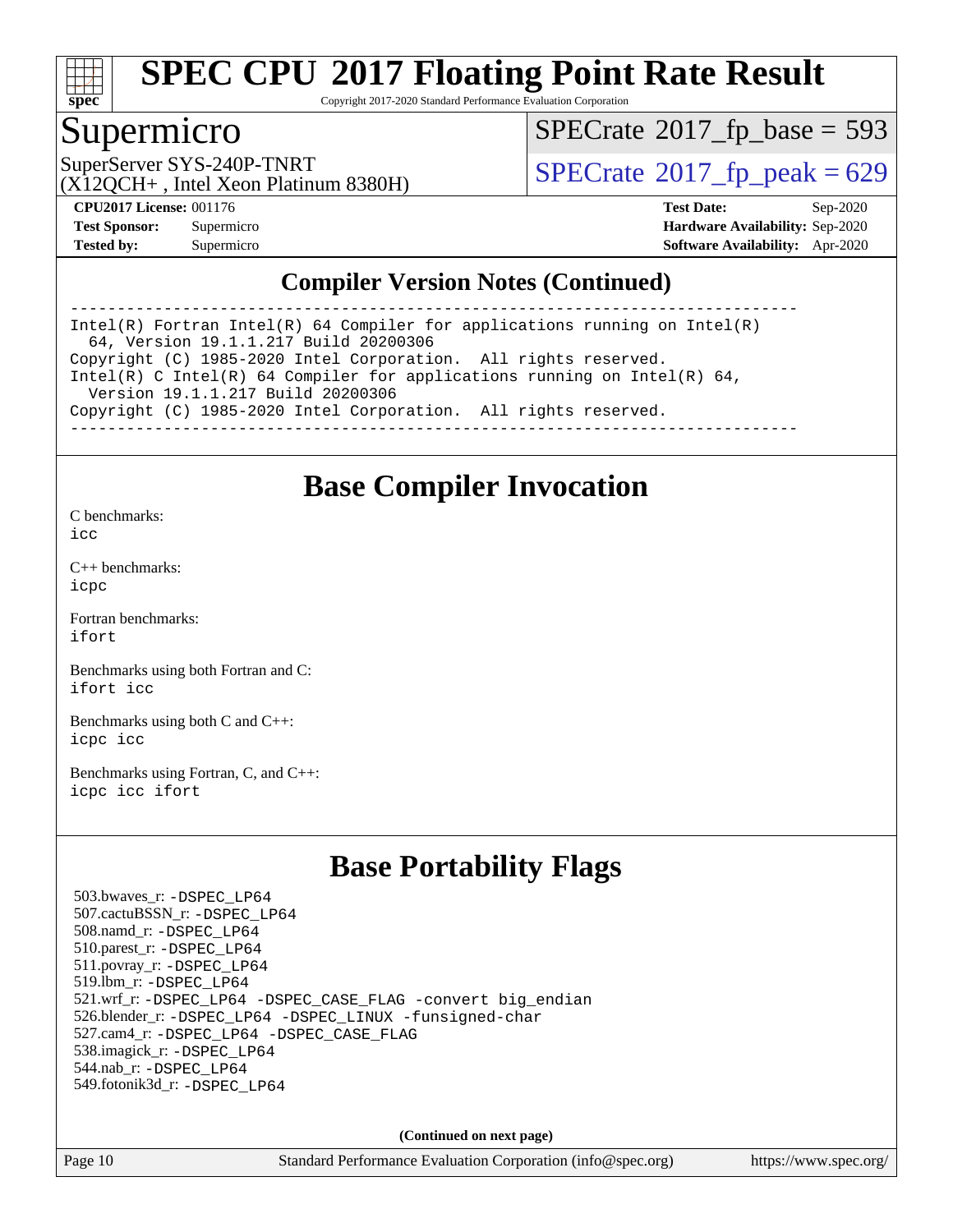

Copyright 2017-2020 Standard Performance Evaluation Corporation

### Supermicro

 $SPECTate$ <sup>®</sup>[2017\\_fp\\_base =](http://www.spec.org/auto/cpu2017/Docs/result-fields.html#SPECrate2017fpbase) 593

(X12QCH+ , Intel Xeon Platinum 8380H)

SuperServer SYS-240P-TNRT  $\begin{array}{c|c}\n\text{SuperServer SYS-240P-TNRT} & \text{SPECrate} \textcirc 2017\_fp\_peak = 629\n\end{array}$  $\begin{array}{c|c}\n\text{SuperServer SYS-240P-TNRT} & \text{SPECrate} \textcirc 2017\_fp\_peak = 629\n\end{array}$  $\begin{array}{c|c}\n\text{SuperServer SYS-240P-TNRT} & \text{SPECrate} \textcirc 2017\_fp\_peak = 629\n\end{array}$ 

**[CPU2017 License:](http://www.spec.org/auto/cpu2017/Docs/result-fields.html#CPU2017License)** 001176 **[Test Date:](http://www.spec.org/auto/cpu2017/Docs/result-fields.html#TestDate)** Sep-2020 **[Test Sponsor:](http://www.spec.org/auto/cpu2017/Docs/result-fields.html#TestSponsor)** Supermicro **[Hardware Availability:](http://www.spec.org/auto/cpu2017/Docs/result-fields.html#HardwareAvailability)** Sep-2020 **[Tested by:](http://www.spec.org/auto/cpu2017/Docs/result-fields.html#Testedby)** Supermicro **[Software Availability:](http://www.spec.org/auto/cpu2017/Docs/result-fields.html#SoftwareAvailability)** Apr-2020

## **[Base Portability Flags \(Continued\)](http://www.spec.org/auto/cpu2017/Docs/result-fields.html#BasePortabilityFlags)**

554.roms\_r: [-DSPEC\\_LP64](http://www.spec.org/cpu2017/results/res2020q4/cpu2017-20200929-24139.flags.html#suite_basePORTABILITY554_roms_r_DSPEC_LP64)

## **[Base Optimization Flags](http://www.spec.org/auto/cpu2017/Docs/result-fields.html#BaseOptimizationFlags)**

[C benchmarks](http://www.spec.org/auto/cpu2017/Docs/result-fields.html#Cbenchmarks):

[-m64](http://www.spec.org/cpu2017/results/res2020q4/cpu2017-20200929-24139.flags.html#user_CCbase_m64-icc) [-qnextgen](http://www.spec.org/cpu2017/results/res2020q4/cpu2017-20200929-24139.flags.html#user_CCbase_f-qnextgen) [-std=c11](http://www.spec.org/cpu2017/results/res2020q4/cpu2017-20200929-24139.flags.html#user_CCbase_std-icc-std_0e1c27790398a4642dfca32ffe6c27b5796f9c2d2676156f2e42c9c44eaad0c049b1cdb667a270c34d979996257aeb8fc440bfb01818dbc9357bd9d174cb8524) [-Wl,-plugin-opt=-x86-branches-within-32B-boundaries](http://www.spec.org/cpu2017/results/res2020q4/cpu2017-20200929-24139.flags.html#user_CCbase_f-x86-branches-within-32B-boundaries_0098b4e4317ae60947b7b728078a624952a08ac37a3c797dfb4ffeb399e0c61a9dd0f2f44ce917e9361fb9076ccb15e7824594512dd315205382d84209e912f3) [-Wl,-z,muldefs](http://www.spec.org/cpu2017/results/res2020q4/cpu2017-20200929-24139.flags.html#user_CCbase_link_force_multiple1_b4cbdb97b34bdee9ceefcfe54f4c8ea74255f0b02a4b23e853cdb0e18eb4525ac79b5a88067c842dd0ee6996c24547a27a4b99331201badda8798ef8a743f577) [-fuse-ld=gold](http://www.spec.org/cpu2017/results/res2020q4/cpu2017-20200929-24139.flags.html#user_CCbase_f-fuse-ld_920b3586e2b8c6e0748b9c84fa9b744736ba725a32cab14ad8f3d4ad28eecb2f59d1144823d2e17006539a88734fe1fc08fc3035f7676166309105a78aaabc32) [-xCORE-AVX2](http://www.spec.org/cpu2017/results/res2020q4/cpu2017-20200929-24139.flags.html#user_CCbase_f-xCORE-AVX2) [-Ofast](http://www.spec.org/cpu2017/results/res2020q4/cpu2017-20200929-24139.flags.html#user_CCbase_f-Ofast) [-ffast-math](http://www.spec.org/cpu2017/results/res2020q4/cpu2017-20200929-24139.flags.html#user_CCbase_f-ffast-math) [-flto](http://www.spec.org/cpu2017/results/res2020q4/cpu2017-20200929-24139.flags.html#user_CCbase_f-flto) [-mfpmath=sse](http://www.spec.org/cpu2017/results/res2020q4/cpu2017-20200929-24139.flags.html#user_CCbase_f-mfpmath_70eb8fac26bde974f8ab713bc9086c5621c0b8d2f6c86f38af0bd7062540daf19db5f3a066d8c6684be05d84c9b6322eb3b5be6619d967835195b93d6c02afa1) [-funroll-loops](http://www.spec.org/cpu2017/results/res2020q4/cpu2017-20200929-24139.flags.html#user_CCbase_f-funroll-loops) [-qopt-mem-layout-trans=4](http://www.spec.org/cpu2017/results/res2020q4/cpu2017-20200929-24139.flags.html#user_CCbase_f-qopt-mem-layout-trans_fa39e755916c150a61361b7846f310bcdf6f04e385ef281cadf3647acec3f0ae266d1a1d22d972a7087a248fd4e6ca390a3634700869573d231a252c784941a8) [-L/usr/local/jemalloc64-5.0.1/lib](http://www.spec.org/cpu2017/results/res2020q4/cpu2017-20200929-24139.flags.html#user_CCbase_jemalloc_link_path64_1_cc289568b1a6c0fd3b62c91b824c27fcb5af5e8098e6ad028160d21144ef1b8aef3170d2acf0bee98a8da324cfe4f67d0a3d0c4cc4673d993d694dc2a0df248b) [-ljemalloc](http://www.spec.org/cpu2017/results/res2020q4/cpu2017-20200929-24139.flags.html#user_CCbase_jemalloc_link_lib_d1249b907c500fa1c0672f44f562e3d0f79738ae9e3c4a9c376d49f265a04b9c99b167ecedbf6711b3085be911c67ff61f150a17b3472be731631ba4d0471706)

[C++ benchmarks:](http://www.spec.org/auto/cpu2017/Docs/result-fields.html#CXXbenchmarks)

```
-m64 -qnextgen -Wl,-plugin-opt=-x86-branches-within-32B-boundaries
-Wl,-z,muldefs -fuse-ld=gold -xCORE-AVX2 -Ofast -ffast-math -flto
-mfpmath=sse -funroll-loops -qopt-mem-layout-trans=4
-L/usr/local/jemalloc64-5.0.1/lib -ljemalloc
```
[Fortran benchmarks](http://www.spec.org/auto/cpu2017/Docs/result-fields.html#Fortranbenchmarks):

```
-m64 -Wl,-plugin-opt=-x86-branches-within-32B-boundaries -Wl,-z,muldefs
-fuse-ld=gold -xCORE-AVX2 -O3 -ipo -no-prec-div -qopt-prefetch
-ffinite-math-only -qopt-multiple-gather-scatter-by-shuffles
-qopt-mem-layout-trans=4 -nostandard-realloc-lhs -align array32byte
-auto -mbranches-within-32B-boundaries
-L/usr/local/jemalloc64-5.0.1/lib -ljemalloc
```
[Benchmarks using both Fortran and C](http://www.spec.org/auto/cpu2017/Docs/result-fields.html#BenchmarksusingbothFortranandC):

```
-m64 -qnextgen -std=c11
-Wl,-plugin-opt=-x86-branches-within-32B-boundaries -Wl,-z,muldefs
-fuse-ld=gold -xCORE-AVX2 -Ofast -ffast-math -flto -mfpmath=sse
-funroll-loops -qopt-mem-layout-trans=4 -O3 -ipo -no-prec-div
-qopt-prefetch -ffinite-math-only
-qopt-multiple-gather-scatter-by-shuffles -nostandard-realloc-lhs
-align array32byte -auto -mbranches-within-32B-boundaries
-L/usr/local/jemalloc64-5.0.1/lib -ljemalloc
```
[Benchmarks using both C and C++](http://www.spec.org/auto/cpu2017/Docs/result-fields.html#BenchmarksusingbothCandCXX):

```
-m64 -qnextgen -std=c11
-Wl,-plugin-opt=-x86-branches-within-32B-boundaries -Wl,-z,muldefs
-fuse-ld=gold -xCORE-AVX2 -Ofast -ffast-math -flto -mfpmath=sse
-funroll-loops -qopt-mem-layout-trans=4
-L/usr/local/jemalloc64-5.0.1/lib -ljemalloc
```

```
Benchmarks using Fortran, C, and C++: 
-m64 -qnextgen -std=c11
```
**(Continued on next page)**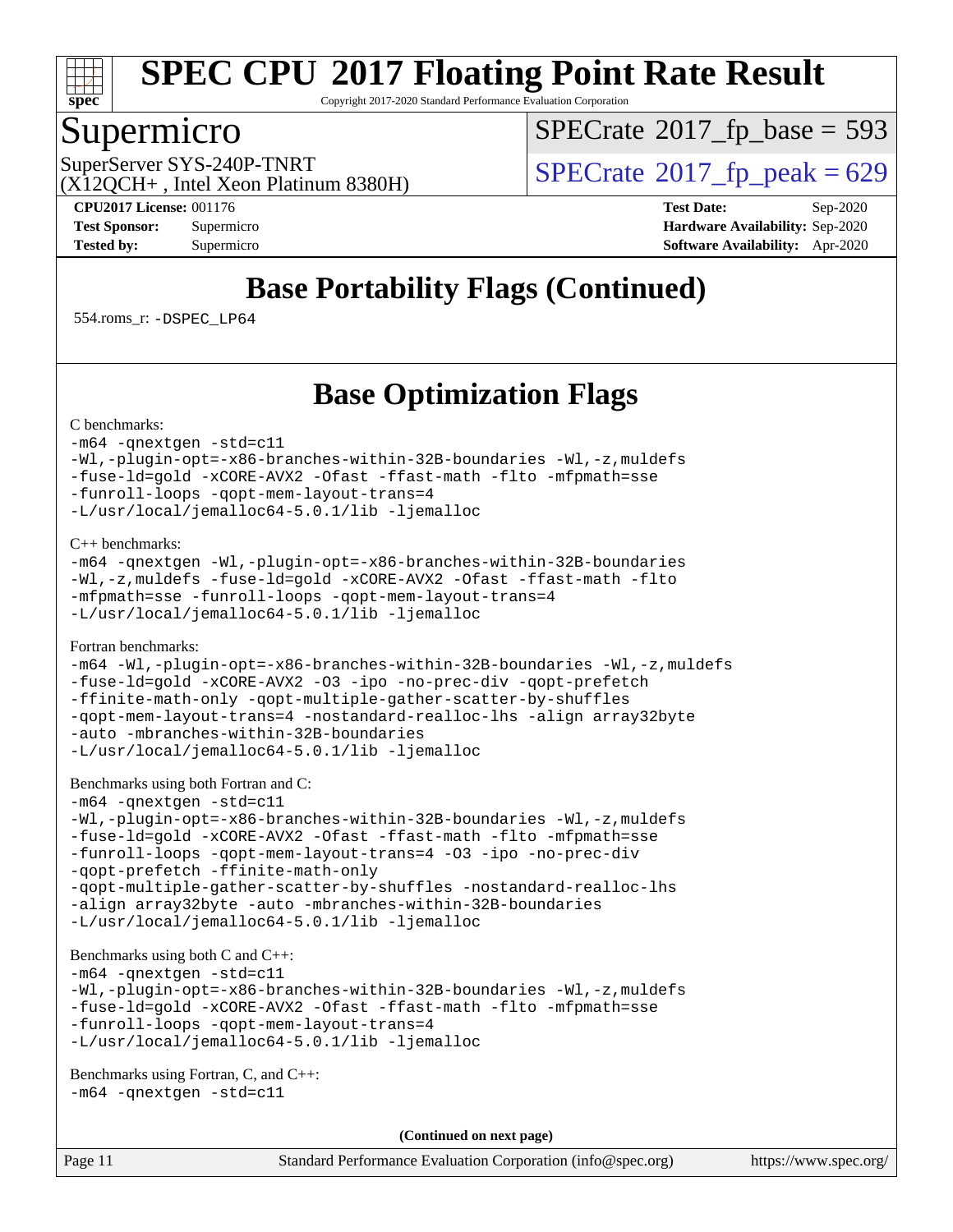

Copyright 2017-2020 Standard Performance Evaluation Corporation

### Supermicro

 $SPECTate$ <sup>®</sup>[2017\\_fp\\_base =](http://www.spec.org/auto/cpu2017/Docs/result-fields.html#SPECrate2017fpbase) 593

(X12QCH+ , Intel Xeon Platinum 8380H)

SuperServer SYS-240P-TNRT  $\begin{array}{c|c}\n\text{SuperServer SYS-240P-TNRT} & \text{SPECrate} \n\hline\n\end{array}$  $\begin{array}{c|c}\n\text{SuperServer SYS-240P-TNRT} & \text{SPECrate} \n\hline\n\end{array}$  $\begin{array}{c|c}\n\text{SuperServer SYS-240P-TNRT} & \text{SPECrate} \n\hline\n\end{array}$ 

**[Tested by:](http://www.spec.org/auto/cpu2017/Docs/result-fields.html#Testedby)** Supermicro **[Software Availability:](http://www.spec.org/auto/cpu2017/Docs/result-fields.html#SoftwareAvailability)** Apr-2020

**[CPU2017 License:](http://www.spec.org/auto/cpu2017/Docs/result-fields.html#CPU2017License)** 001176 **[Test Date:](http://www.spec.org/auto/cpu2017/Docs/result-fields.html#TestDate)** Sep-2020 **[Test Sponsor:](http://www.spec.org/auto/cpu2017/Docs/result-fields.html#TestSponsor)** Supermicro **[Hardware Availability:](http://www.spec.org/auto/cpu2017/Docs/result-fields.html#HardwareAvailability)** Sep-2020

## **[Base Optimization Flags \(Continued\)](http://www.spec.org/auto/cpu2017/Docs/result-fields.html#BaseOptimizationFlags)**

[Benchmarks using Fortran, C, and C++](http://www.spec.org/auto/cpu2017/Docs/result-fields.html#BenchmarksusingFortranCandCXX) (continued):

[-Wl,-plugin-opt=-x86-branches-within-32B-boundaries](http://www.spec.org/cpu2017/results/res2020q4/cpu2017-20200929-24139.flags.html#user_CC_CXX_FCbase_f-x86-branches-within-32B-boundaries_0098b4e4317ae60947b7b728078a624952a08ac37a3c797dfb4ffeb399e0c61a9dd0f2f44ce917e9361fb9076ccb15e7824594512dd315205382d84209e912f3) [-Wl,-z,muldefs](http://www.spec.org/cpu2017/results/res2020q4/cpu2017-20200929-24139.flags.html#user_CC_CXX_FCbase_link_force_multiple1_b4cbdb97b34bdee9ceefcfe54f4c8ea74255f0b02a4b23e853cdb0e18eb4525ac79b5a88067c842dd0ee6996c24547a27a4b99331201badda8798ef8a743f577) [-fuse-ld=gold](http://www.spec.org/cpu2017/results/res2020q4/cpu2017-20200929-24139.flags.html#user_CC_CXX_FCbase_f-fuse-ld_920b3586e2b8c6e0748b9c84fa9b744736ba725a32cab14ad8f3d4ad28eecb2f59d1144823d2e17006539a88734fe1fc08fc3035f7676166309105a78aaabc32) [-xCORE-AVX2](http://www.spec.org/cpu2017/results/res2020q4/cpu2017-20200929-24139.flags.html#user_CC_CXX_FCbase_f-xCORE-AVX2) [-Ofast](http://www.spec.org/cpu2017/results/res2020q4/cpu2017-20200929-24139.flags.html#user_CC_CXX_FCbase_f-Ofast) [-ffast-math](http://www.spec.org/cpu2017/results/res2020q4/cpu2017-20200929-24139.flags.html#user_CC_CXX_FCbase_f-ffast-math) [-flto](http://www.spec.org/cpu2017/results/res2020q4/cpu2017-20200929-24139.flags.html#user_CC_CXX_FCbase_f-flto) [-mfpmath=sse](http://www.spec.org/cpu2017/results/res2020q4/cpu2017-20200929-24139.flags.html#user_CC_CXX_FCbase_f-mfpmath_70eb8fac26bde974f8ab713bc9086c5621c0b8d2f6c86f38af0bd7062540daf19db5f3a066d8c6684be05d84c9b6322eb3b5be6619d967835195b93d6c02afa1) [-funroll-loops](http://www.spec.org/cpu2017/results/res2020q4/cpu2017-20200929-24139.flags.html#user_CC_CXX_FCbase_f-funroll-loops) [-qopt-mem-layout-trans=4](http://www.spec.org/cpu2017/results/res2020q4/cpu2017-20200929-24139.flags.html#user_CC_CXX_FCbase_f-qopt-mem-layout-trans_fa39e755916c150a61361b7846f310bcdf6f04e385ef281cadf3647acec3f0ae266d1a1d22d972a7087a248fd4e6ca390a3634700869573d231a252c784941a8) [-O3](http://www.spec.org/cpu2017/results/res2020q4/cpu2017-20200929-24139.flags.html#user_CC_CXX_FCbase_f-O3) [-ipo](http://www.spec.org/cpu2017/results/res2020q4/cpu2017-20200929-24139.flags.html#user_CC_CXX_FCbase_f-ipo) [-no-prec-div](http://www.spec.org/cpu2017/results/res2020q4/cpu2017-20200929-24139.flags.html#user_CC_CXX_FCbase_f-no-prec-div) [-qopt-prefetch](http://www.spec.org/cpu2017/results/res2020q4/cpu2017-20200929-24139.flags.html#user_CC_CXX_FCbase_f-qopt-prefetch) [-ffinite-math-only](http://www.spec.org/cpu2017/results/res2020q4/cpu2017-20200929-24139.flags.html#user_CC_CXX_FCbase_f_finite_math_only_cb91587bd2077682c4b38af759c288ed7c732db004271a9512da14a4f8007909a5f1427ecbf1a0fb78ff2a814402c6114ac565ca162485bbcae155b5e4258871) [-qopt-multiple-gather-scatter-by-shuffles](http://www.spec.org/cpu2017/results/res2020q4/cpu2017-20200929-24139.flags.html#user_CC_CXX_FCbase_f-qopt-multiple-gather-scatter-by-shuffles) [-nostandard-realloc-lhs](http://www.spec.org/cpu2017/results/res2020q4/cpu2017-20200929-24139.flags.html#user_CC_CXX_FCbase_f_2003_std_realloc_82b4557e90729c0f113870c07e44d33d6f5a304b4f63d4c15d2d0f1fab99f5daaed73bdb9275d9ae411527f28b936061aa8b9c8f2d63842963b95c9dd6426b8a) [-align array32byte](http://www.spec.org/cpu2017/results/res2020q4/cpu2017-20200929-24139.flags.html#user_CC_CXX_FCbase_align_array32byte_b982fe038af199962ba9a80c053b8342c548c85b40b8e86eb3cc33dee0d7986a4af373ac2d51c3f7cf710a18d62fdce2948f201cd044323541f22fc0fffc51b6) [-auto](http://www.spec.org/cpu2017/results/res2020q4/cpu2017-20200929-24139.flags.html#user_CC_CXX_FCbase_f-auto) [-mbranches-within-32B-boundaries](http://www.spec.org/cpu2017/results/res2020q4/cpu2017-20200929-24139.flags.html#user_CC_CXX_FCbase_f-mbranches-within-32B-boundaries) [-L/usr/local/jemalloc64-5.0.1/lib](http://www.spec.org/cpu2017/results/res2020q4/cpu2017-20200929-24139.flags.html#user_CC_CXX_FCbase_jemalloc_link_path64_1_cc289568b1a6c0fd3b62c91b824c27fcb5af5e8098e6ad028160d21144ef1b8aef3170d2acf0bee98a8da324cfe4f67d0a3d0c4cc4673d993d694dc2a0df248b) [-ljemalloc](http://www.spec.org/cpu2017/results/res2020q4/cpu2017-20200929-24139.flags.html#user_CC_CXX_FCbase_jemalloc_link_lib_d1249b907c500fa1c0672f44f562e3d0f79738ae9e3c4a9c376d49f265a04b9c99b167ecedbf6711b3085be911c67ff61f150a17b3472be731631ba4d0471706)

## **[Peak Compiler Invocation](http://www.spec.org/auto/cpu2017/Docs/result-fields.html#PeakCompilerInvocation)**

[C benchmarks](http://www.spec.org/auto/cpu2017/Docs/result-fields.html#Cbenchmarks): [icc](http://www.spec.org/cpu2017/results/res2020q4/cpu2017-20200929-24139.flags.html#user_CCpeak_intel_icc_66fc1ee009f7361af1fbd72ca7dcefbb700085f36577c54f309893dd4ec40d12360134090235512931783d35fd58c0460139e722d5067c5574d8eaf2b3e37e92)

[C++ benchmarks:](http://www.spec.org/auto/cpu2017/Docs/result-fields.html#CXXbenchmarks) [icpc](http://www.spec.org/cpu2017/results/res2020q4/cpu2017-20200929-24139.flags.html#user_CXXpeak_intel_icpc_c510b6838c7f56d33e37e94d029a35b4a7bccf4766a728ee175e80a419847e808290a9b78be685c44ab727ea267ec2f070ec5dc83b407c0218cded6866a35d07)

[Fortran benchmarks](http://www.spec.org/auto/cpu2017/Docs/result-fields.html#Fortranbenchmarks): [ifort](http://www.spec.org/cpu2017/results/res2020q4/cpu2017-20200929-24139.flags.html#user_FCpeak_intel_ifort_8111460550e3ca792625aed983ce982f94888b8b503583aa7ba2b8303487b4d8a21a13e7191a45c5fd58ff318f48f9492884d4413fa793fd88dd292cad7027ca)

[Benchmarks using both Fortran and C](http://www.spec.org/auto/cpu2017/Docs/result-fields.html#BenchmarksusingbothFortranandC): [ifort](http://www.spec.org/cpu2017/results/res2020q4/cpu2017-20200929-24139.flags.html#user_CC_FCpeak_intel_ifort_8111460550e3ca792625aed983ce982f94888b8b503583aa7ba2b8303487b4d8a21a13e7191a45c5fd58ff318f48f9492884d4413fa793fd88dd292cad7027ca) [icc](http://www.spec.org/cpu2017/results/res2020q4/cpu2017-20200929-24139.flags.html#user_CC_FCpeak_intel_icc_66fc1ee009f7361af1fbd72ca7dcefbb700085f36577c54f309893dd4ec40d12360134090235512931783d35fd58c0460139e722d5067c5574d8eaf2b3e37e92)

[Benchmarks using both C and C++](http://www.spec.org/auto/cpu2017/Docs/result-fields.html#BenchmarksusingbothCandCXX): [icpc](http://www.spec.org/cpu2017/results/res2020q4/cpu2017-20200929-24139.flags.html#user_CC_CXXpeak_intel_icpc_c510b6838c7f56d33e37e94d029a35b4a7bccf4766a728ee175e80a419847e808290a9b78be685c44ab727ea267ec2f070ec5dc83b407c0218cded6866a35d07) [icc](http://www.spec.org/cpu2017/results/res2020q4/cpu2017-20200929-24139.flags.html#user_CC_CXXpeak_intel_icc_66fc1ee009f7361af1fbd72ca7dcefbb700085f36577c54f309893dd4ec40d12360134090235512931783d35fd58c0460139e722d5067c5574d8eaf2b3e37e92)

[Benchmarks using Fortran, C, and C++:](http://www.spec.org/auto/cpu2017/Docs/result-fields.html#BenchmarksusingFortranCandCXX) [icpc](http://www.spec.org/cpu2017/results/res2020q4/cpu2017-20200929-24139.flags.html#user_CC_CXX_FCpeak_intel_icpc_c510b6838c7f56d33e37e94d029a35b4a7bccf4766a728ee175e80a419847e808290a9b78be685c44ab727ea267ec2f070ec5dc83b407c0218cded6866a35d07) [icc](http://www.spec.org/cpu2017/results/res2020q4/cpu2017-20200929-24139.flags.html#user_CC_CXX_FCpeak_intel_icc_66fc1ee009f7361af1fbd72ca7dcefbb700085f36577c54f309893dd4ec40d12360134090235512931783d35fd58c0460139e722d5067c5574d8eaf2b3e37e92) [ifort](http://www.spec.org/cpu2017/results/res2020q4/cpu2017-20200929-24139.flags.html#user_CC_CXX_FCpeak_intel_ifort_8111460550e3ca792625aed983ce982f94888b8b503583aa7ba2b8303487b4d8a21a13e7191a45c5fd58ff318f48f9492884d4413fa793fd88dd292cad7027ca)

## **[Peak Portability Flags](http://www.spec.org/auto/cpu2017/Docs/result-fields.html#PeakPortabilityFlags)**

Same as Base Portability Flags

## **[Peak Optimization Flags](http://www.spec.org/auto/cpu2017/Docs/result-fields.html#PeakOptimizationFlags)**

[C benchmarks](http://www.spec.org/auto/cpu2017/Docs/result-fields.html#Cbenchmarks):

519.lbm\_r: basepeak = yes

**(Continued on next page)**

Page 12 Standard Performance Evaluation Corporation [\(info@spec.org\)](mailto:info@spec.org) <https://www.spec.org/>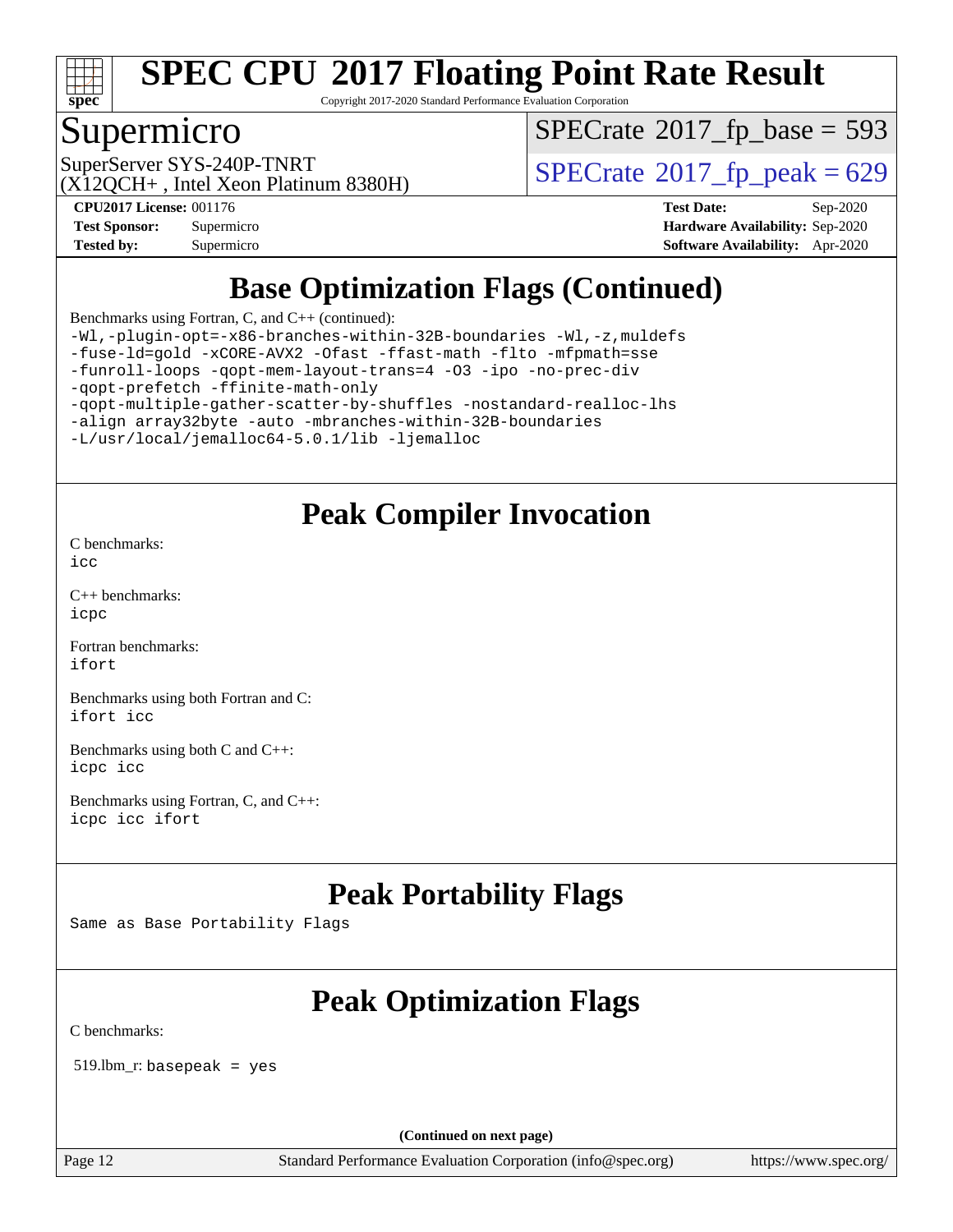

Copyright 2017-2020 Standard Performance Evaluation Corporation

### Supermicro

 $SPECTate$ <sup>®</sup>[2017\\_fp\\_base =](http://www.spec.org/auto/cpu2017/Docs/result-fields.html#SPECrate2017fpbase) 593

(X12QCH+ , Intel Xeon Platinum 8380H)

SuperServer SYS-240P-TNRT  $\begin{array}{c|c}\n\text{SuperServer SYS-240P-TNRT} & \text{SPECrate} \n\hline\n\end{array}$  $\begin{array}{c|c}\n\text{SuperServer SYS-240P-TNRT} & \text{SPECrate} \n\hline\n\end{array}$  $\begin{array}{c|c}\n\text{SuperServer SYS-240P-TNRT} & \text{SPECrate} \n\hline\n\end{array}$ 

**[CPU2017 License:](http://www.spec.org/auto/cpu2017/Docs/result-fields.html#CPU2017License)** 001176 **[Test Date:](http://www.spec.org/auto/cpu2017/Docs/result-fields.html#TestDate)** Sep-2020 **[Test Sponsor:](http://www.spec.org/auto/cpu2017/Docs/result-fields.html#TestSponsor)** Supermicro **[Hardware Availability:](http://www.spec.org/auto/cpu2017/Docs/result-fields.html#HardwareAvailability)** Sep-2020 **[Tested by:](http://www.spec.org/auto/cpu2017/Docs/result-fields.html#Testedby)** Supermicro **[Software Availability:](http://www.spec.org/auto/cpu2017/Docs/result-fields.html#SoftwareAvailability)** Apr-2020

## **[Peak Optimization Flags \(Continued\)](http://www.spec.org/auto/cpu2017/Docs/result-fields.html#PeakOptimizationFlags)**

 538.imagick\_r: basepeak = yes 544.nab  $r:$  basepeak = yes [C++ benchmarks:](http://www.spec.org/auto/cpu2017/Docs/result-fields.html#CXXbenchmarks) 508.namd\_r: basepeak = yes 510.parest\_r: [-m64](http://www.spec.org/cpu2017/results/res2020q4/cpu2017-20200929-24139.flags.html#user_peakCXXLD510_parest_r_m64-icc) [-qnextgen](http://www.spec.org/cpu2017/results/res2020q4/cpu2017-20200929-24139.flags.html#user_peakCXXLD510_parest_r_f-qnextgen) [-Wl,-plugin-opt=-x86-branches-within-32B-boundaries](http://www.spec.org/cpu2017/results/res2020q4/cpu2017-20200929-24139.flags.html#user_peakLDFLAGS510_parest_r_f-x86-branches-within-32B-boundaries_0098b4e4317ae60947b7b728078a624952a08ac37a3c797dfb4ffeb399e0c61a9dd0f2f44ce917e9361fb9076ccb15e7824594512dd315205382d84209e912f3) [-Wl,-z,muldefs](http://www.spec.org/cpu2017/results/res2020q4/cpu2017-20200929-24139.flags.html#user_peakEXTRA_LDFLAGS510_parest_r_link_force_multiple1_b4cbdb97b34bdee9ceefcfe54f4c8ea74255f0b02a4b23e853cdb0e18eb4525ac79b5a88067c842dd0ee6996c24547a27a4b99331201badda8798ef8a743f577) [-fuse-ld=gold](http://www.spec.org/cpu2017/results/res2020q4/cpu2017-20200929-24139.flags.html#user_peakEXTRA_LDFLAGS510_parest_r_f-fuse-ld_920b3586e2b8c6e0748b9c84fa9b744736ba725a32cab14ad8f3d4ad28eecb2f59d1144823d2e17006539a88734fe1fc08fc3035f7676166309105a78aaabc32) [-xCORE-AVX2](http://www.spec.org/cpu2017/results/res2020q4/cpu2017-20200929-24139.flags.html#user_peakCXXOPTIMIZE510_parest_r_f-xCORE-AVX2) [-Ofast](http://www.spec.org/cpu2017/results/res2020q4/cpu2017-20200929-24139.flags.html#user_peakCXXOPTIMIZE510_parest_r_f-Ofast) [-ffast-math](http://www.spec.org/cpu2017/results/res2020q4/cpu2017-20200929-24139.flags.html#user_peakCXXOPTIMIZE510_parest_r_f-ffast-math) [-flto](http://www.spec.org/cpu2017/results/res2020q4/cpu2017-20200929-24139.flags.html#user_peakCXXOPTIMIZE510_parest_r_f-flto) [-mfpmath=sse](http://www.spec.org/cpu2017/results/res2020q4/cpu2017-20200929-24139.flags.html#user_peakCXXOPTIMIZE510_parest_r_f-mfpmath_70eb8fac26bde974f8ab713bc9086c5621c0b8d2f6c86f38af0bd7062540daf19db5f3a066d8c6684be05d84c9b6322eb3b5be6619d967835195b93d6c02afa1) [-funroll-loops](http://www.spec.org/cpu2017/results/res2020q4/cpu2017-20200929-24139.flags.html#user_peakCXXOPTIMIZE510_parest_r_f-funroll-loops) [-qopt-mem-layout-trans=4](http://www.spec.org/cpu2017/results/res2020q4/cpu2017-20200929-24139.flags.html#user_peakCXXOPTIMIZE510_parest_r_f-qopt-mem-layout-trans_fa39e755916c150a61361b7846f310bcdf6f04e385ef281cadf3647acec3f0ae266d1a1d22d972a7087a248fd4e6ca390a3634700869573d231a252c784941a8) [-L/usr/local/jemalloc64-5.0.1/lib](http://www.spec.org/cpu2017/results/res2020q4/cpu2017-20200929-24139.flags.html#user_peakEXTRA_LIBS510_parest_r_jemalloc_link_path64_1_cc289568b1a6c0fd3b62c91b824c27fcb5af5e8098e6ad028160d21144ef1b8aef3170d2acf0bee98a8da324cfe4f67d0a3d0c4cc4673d993d694dc2a0df248b) [-ljemalloc](http://www.spec.org/cpu2017/results/res2020q4/cpu2017-20200929-24139.flags.html#user_peakEXTRA_LIBS510_parest_r_jemalloc_link_lib_d1249b907c500fa1c0672f44f562e3d0f79738ae9e3c4a9c376d49f265a04b9c99b167ecedbf6711b3085be911c67ff61f150a17b3472be731631ba4d0471706) [Fortran benchmarks](http://www.spec.org/auto/cpu2017/Docs/result-fields.html#Fortranbenchmarks): 503.bwaves\_r: [-m64](http://www.spec.org/cpu2017/results/res2020q4/cpu2017-20200929-24139.flags.html#user_peakFCLD503_bwaves_r_m64-icc) [-Wl,-plugin-opt=-x86-branches-within-32B-boundaries](http://www.spec.org/cpu2017/results/res2020q4/cpu2017-20200929-24139.flags.html#user_peakLDFLAGS503_bwaves_r_f-x86-branches-within-32B-boundaries_0098b4e4317ae60947b7b728078a624952a08ac37a3c797dfb4ffeb399e0c61a9dd0f2f44ce917e9361fb9076ccb15e7824594512dd315205382d84209e912f3) [-Wl,-z,muldefs](http://www.spec.org/cpu2017/results/res2020q4/cpu2017-20200929-24139.flags.html#user_peakEXTRA_LDFLAGS503_bwaves_r_link_force_multiple1_b4cbdb97b34bdee9ceefcfe54f4c8ea74255f0b02a4b23e853cdb0e18eb4525ac79b5a88067c842dd0ee6996c24547a27a4b99331201badda8798ef8a743f577) [-fuse-ld=gold](http://www.spec.org/cpu2017/results/res2020q4/cpu2017-20200929-24139.flags.html#user_peakEXTRA_LDFLAGS503_bwaves_r_f-fuse-ld_920b3586e2b8c6e0748b9c84fa9b744736ba725a32cab14ad8f3d4ad28eecb2f59d1144823d2e17006539a88734fe1fc08fc3035f7676166309105a78aaabc32) [-xCORE-AVX2](http://www.spec.org/cpu2017/results/res2020q4/cpu2017-20200929-24139.flags.html#user_peakFOPTIMIZE503_bwaves_r_f-xCORE-AVX2) [-O3](http://www.spec.org/cpu2017/results/res2020q4/cpu2017-20200929-24139.flags.html#user_peakFOPTIMIZE503_bwaves_r_f-O3) [-ipo](http://www.spec.org/cpu2017/results/res2020q4/cpu2017-20200929-24139.flags.html#user_peakFOPTIMIZE503_bwaves_r_f-ipo) [-no-prec-div](http://www.spec.org/cpu2017/results/res2020q4/cpu2017-20200929-24139.flags.html#user_peakFOPTIMIZE503_bwaves_r_f-no-prec-div) [-qopt-prefetch](http://www.spec.org/cpu2017/results/res2020q4/cpu2017-20200929-24139.flags.html#user_peakFOPTIMIZE503_bwaves_r_f-qopt-prefetch) [-ffinite-math-only](http://www.spec.org/cpu2017/results/res2020q4/cpu2017-20200929-24139.flags.html#user_peakFOPTIMIZE503_bwaves_r_f_finite_math_only_cb91587bd2077682c4b38af759c288ed7c732db004271a9512da14a4f8007909a5f1427ecbf1a0fb78ff2a814402c6114ac565ca162485bbcae155b5e4258871) [-qopt-multiple-gather-scatter-by-shuffles](http://www.spec.org/cpu2017/results/res2020q4/cpu2017-20200929-24139.flags.html#user_peakFOPTIMIZE503_bwaves_r_f-qopt-multiple-gather-scatter-by-shuffles) [-qopt-mem-layout-trans=4](http://www.spec.org/cpu2017/results/res2020q4/cpu2017-20200929-24139.flags.html#user_peakFOPTIMIZE503_bwaves_r_f-qopt-mem-layout-trans_fa39e755916c150a61361b7846f310bcdf6f04e385ef281cadf3647acec3f0ae266d1a1d22d972a7087a248fd4e6ca390a3634700869573d231a252c784941a8) [-nostandard-realloc-lhs](http://www.spec.org/cpu2017/results/res2020q4/cpu2017-20200929-24139.flags.html#user_peakEXTRA_FOPTIMIZE503_bwaves_r_f_2003_std_realloc_82b4557e90729c0f113870c07e44d33d6f5a304b4f63d4c15d2d0f1fab99f5daaed73bdb9275d9ae411527f28b936061aa8b9c8f2d63842963b95c9dd6426b8a) [-align array32byte](http://www.spec.org/cpu2017/results/res2020q4/cpu2017-20200929-24139.flags.html#user_peakEXTRA_FOPTIMIZE503_bwaves_r_align_array32byte_b982fe038af199962ba9a80c053b8342c548c85b40b8e86eb3cc33dee0d7986a4af373ac2d51c3f7cf710a18d62fdce2948f201cd044323541f22fc0fffc51b6) [-auto](http://www.spec.org/cpu2017/results/res2020q4/cpu2017-20200929-24139.flags.html#user_peakEXTRA_FOPTIMIZE503_bwaves_r_f-auto) [-mbranches-within-32B-boundaries](http://www.spec.org/cpu2017/results/res2020q4/cpu2017-20200929-24139.flags.html#user_peakEXTRA_FOPTIMIZE503_bwaves_r_f-mbranches-within-32B-boundaries) [-L/usr/local/jemalloc64-5.0.1/lib](http://www.spec.org/cpu2017/results/res2020q4/cpu2017-20200929-24139.flags.html#user_peakEXTRA_LIBS503_bwaves_r_jemalloc_link_path64_1_cc289568b1a6c0fd3b62c91b824c27fcb5af5e8098e6ad028160d21144ef1b8aef3170d2acf0bee98a8da324cfe4f67d0a3d0c4cc4673d993d694dc2a0df248b) [-ljemalloc](http://www.spec.org/cpu2017/results/res2020q4/cpu2017-20200929-24139.flags.html#user_peakEXTRA_LIBS503_bwaves_r_jemalloc_link_lib_d1249b907c500fa1c0672f44f562e3d0f79738ae9e3c4a9c376d49f265a04b9c99b167ecedbf6711b3085be911c67ff61f150a17b3472be731631ba4d0471706) 549.fotonik3d\_r: basepeak = yes 554.roms\_r: Same as 503.bwaves\_r [Benchmarks using both Fortran and C](http://www.spec.org/auto/cpu2017/Docs/result-fields.html#BenchmarksusingbothFortranandC): 521.wrf\_r: [-prof-gen](http://www.spec.org/cpu2017/results/res2020q4/cpu2017-20200929-24139.flags.html#user_peakPASS1_CFLAGSPASS1_FFLAGSPASS1_LDFLAGS521_wrf_r_prof_gen_5aa4926d6013ddb2a31985c654b3eb18169fc0c6952a63635c234f711e6e63dd76e94ad52365559451ec499a2cdb89e4dc58ba4c67ef54ca681ffbe1461d6b36)(pass 1) [-prof-use](http://www.spec.org/cpu2017/results/res2020q4/cpu2017-20200929-24139.flags.html#user_peakPASS2_CFLAGSPASS2_FFLAGSPASS2_LDFLAGS521_wrf_r_prof_use_1a21ceae95f36a2b53c25747139a6c16ca95bd9def2a207b4f0849963b97e94f5260e30a0c64f4bb623698870e679ca08317ef8150905d41bd88c6f78df73f19)(pass 2) [-xCORE-AVX2](http://www.spec.org/cpu2017/results/res2020q4/cpu2017-20200929-24139.flags.html#user_peakCOPTIMIZEPASS2_COPTIMIZEPASS2_FOPTIMIZE521_wrf_r_f-xCORE-AVX2) [-O3](http://www.spec.org/cpu2017/results/res2020q4/cpu2017-20200929-24139.flags.html#user_peakCOPTIMIZEPASS1_COPTIMIZEPASS1_FOPTIMIZEPASS2_COPTIMIZEPASS2_FOPTIMIZE521_wrf_r_f-O3) [-ipo](http://www.spec.org/cpu2017/results/res2020q4/cpu2017-20200929-24139.flags.html#user_peakCOPTIMIZEPASS1_COPTIMIZEPASS1_FOPTIMIZEPASS2_COPTIMIZEPASS2_FOPTIMIZE521_wrf_r_f-ipo) [-no-prec-div](http://www.spec.org/cpu2017/results/res2020q4/cpu2017-20200929-24139.flags.html#user_peakCOPTIMIZEPASS1_COPTIMIZEPASS1_FOPTIMIZEPASS2_COPTIMIZEPASS2_FOPTIMIZE521_wrf_r_f-no-prec-div) [-qopt-prefetch](http://www.spec.org/cpu2017/results/res2020q4/cpu2017-20200929-24139.flags.html#user_peakCOPTIMIZEPASS1_COPTIMIZEPASS1_FOPTIMIZEPASS2_COPTIMIZEPASS2_FOPTIMIZE521_wrf_r_f-qopt-prefetch) [-ffinite-math-only](http://www.spec.org/cpu2017/results/res2020q4/cpu2017-20200929-24139.flags.html#user_peakCOPTIMIZEPASS1_COPTIMIZEPASS1_FOPTIMIZEPASS2_COPTIMIZEPASS2_FOPTIMIZE521_wrf_r_f_finite_math_only_cb91587bd2077682c4b38af759c288ed7c732db004271a9512da14a4f8007909a5f1427ecbf1a0fb78ff2a814402c6114ac565ca162485bbcae155b5e4258871) [-qopt-multiple-gather-scatter-by-shuffles](http://www.spec.org/cpu2017/results/res2020q4/cpu2017-20200929-24139.flags.html#user_peakCOPTIMIZEPASS1_COPTIMIZEPASS1_FOPTIMIZEPASS2_COPTIMIZEPASS2_FOPTIMIZE521_wrf_r_f-qopt-multiple-gather-scatter-by-shuffles) [-qopt-mem-layout-trans=4](http://www.spec.org/cpu2017/results/res2020q4/cpu2017-20200929-24139.flags.html#user_peakCOPTIMIZEFOPTIMIZEPASS1_COPTIMIZEPASS1_FOPTIMIZEPASS2_COPTIMIZEPASS2_FOPTIMIZE521_wrf_r_f-qopt-mem-layout-trans_fa39e755916c150a61361b7846f310bcdf6f04e385ef281cadf3647acec3f0ae266d1a1d22d972a7087a248fd4e6ca390a3634700869573d231a252c784941a8) [-mbranches-within-32B-boundaries](http://www.spec.org/cpu2017/results/res2020q4/cpu2017-20200929-24139.flags.html#user_peakEXTRA_COPTIMIZEEXTRA_FOPTIMIZE521_wrf_r_f-mbranches-within-32B-boundaries) [-nostandard-realloc-lhs](http://www.spec.org/cpu2017/results/res2020q4/cpu2017-20200929-24139.flags.html#user_peakEXTRA_FOPTIMIZE521_wrf_r_f_2003_std_realloc_82b4557e90729c0f113870c07e44d33d6f5a304b4f63d4c15d2d0f1fab99f5daaed73bdb9275d9ae411527f28b936061aa8b9c8f2d63842963b95c9dd6426b8a) [-align array32byte](http://www.spec.org/cpu2017/results/res2020q4/cpu2017-20200929-24139.flags.html#user_peakEXTRA_FOPTIMIZE521_wrf_r_align_array32byte_b982fe038af199962ba9a80c053b8342c548c85b40b8e86eb3cc33dee0d7986a4af373ac2d51c3f7cf710a18d62fdce2948f201cd044323541f22fc0fffc51b6) [-auto](http://www.spec.org/cpu2017/results/res2020q4/cpu2017-20200929-24139.flags.html#user_peakEXTRA_FOPTIMIZE521_wrf_r_f-auto) [-L/usr/local/jemalloc64-5.0.1/lib](http://www.spec.org/cpu2017/results/res2020q4/cpu2017-20200929-24139.flags.html#user_peakEXTRA_LIBS521_wrf_r_jemalloc_link_path64_1_cc289568b1a6c0fd3b62c91b824c27fcb5af5e8098e6ad028160d21144ef1b8aef3170d2acf0bee98a8da324cfe4f67d0a3d0c4cc4673d993d694dc2a0df248b) [-ljemalloc](http://www.spec.org/cpu2017/results/res2020q4/cpu2017-20200929-24139.flags.html#user_peakEXTRA_LIBS521_wrf_r_jemalloc_link_lib_d1249b907c500fa1c0672f44f562e3d0f79738ae9e3c4a9c376d49f265a04b9c99b167ecedbf6711b3085be911c67ff61f150a17b3472be731631ba4d0471706)  $527$ .cam $4$ \_r: basepeak = yes [Benchmarks using both C and C++](http://www.spec.org/auto/cpu2017/Docs/result-fields.html#BenchmarksusingbothCandCXX): 511.povray\_r: [-prof-gen](http://www.spec.org/cpu2017/results/res2020q4/cpu2017-20200929-24139.flags.html#user_peakPASS1_CFLAGSPASS1_CXXFLAGSPASS1_LDFLAGS511_povray_r_prof_gen_5aa4926d6013ddb2a31985c654b3eb18169fc0c6952a63635c234f711e6e63dd76e94ad52365559451ec499a2cdb89e4dc58ba4c67ef54ca681ffbe1461d6b36)(pass 1) [-prof-use](http://www.spec.org/cpu2017/results/res2020q4/cpu2017-20200929-24139.flags.html#user_peakPASS2_CFLAGSPASS2_CXXFLAGSPASS2_LDFLAGS511_povray_r_prof_use_1a21ceae95f36a2b53c25747139a6c16ca95bd9def2a207b4f0849963b97e94f5260e30a0c64f4bb623698870e679ca08317ef8150905d41bd88c6f78df73f19)(pass 2) [-xCORE-AVX2](http://www.spec.org/cpu2017/results/res2020q4/cpu2017-20200929-24139.flags.html#user_peakCOPTIMIZECXXOPTIMIZEPASS2_COPTIMIZEPASS2_CXXOPTIMIZE511_povray_r_f-xCORE-AVX2) [-O3](http://www.spec.org/cpu2017/results/res2020q4/cpu2017-20200929-24139.flags.html#user_peakCOPTIMIZECXXOPTIMIZEPASS1_COPTIMIZEPASS1_CXXOPTIMIZEPASS2_COPTIMIZEPASS2_CXXOPTIMIZE511_povray_r_f-O3) [-ipo](http://www.spec.org/cpu2017/results/res2020q4/cpu2017-20200929-24139.flags.html#user_peakCOPTIMIZECXXOPTIMIZEPASS1_COPTIMIZEPASS1_CXXOPTIMIZEPASS2_COPTIMIZEPASS2_CXXOPTIMIZE511_povray_r_f-ipo) [-no-prec-div](http://www.spec.org/cpu2017/results/res2020q4/cpu2017-20200929-24139.flags.html#user_peakCOPTIMIZECXXOPTIMIZEPASS1_COPTIMIZEPASS1_CXXOPTIMIZEPASS2_COPTIMIZEPASS2_CXXOPTIMIZE511_povray_r_f-no-prec-div) [-qopt-prefetch](http://www.spec.org/cpu2017/results/res2020q4/cpu2017-20200929-24139.flags.html#user_peakCOPTIMIZECXXOPTIMIZEPASS1_COPTIMIZEPASS1_CXXOPTIMIZEPASS2_COPTIMIZEPASS2_CXXOPTIMIZE511_povray_r_f-qopt-prefetch) [-ffinite-math-only](http://www.spec.org/cpu2017/results/res2020q4/cpu2017-20200929-24139.flags.html#user_peakCOPTIMIZECXXOPTIMIZEPASS1_COPTIMIZEPASS1_CXXOPTIMIZEPASS2_COPTIMIZEPASS2_CXXOPTIMIZE511_povray_r_f_finite_math_only_cb91587bd2077682c4b38af759c288ed7c732db004271a9512da14a4f8007909a5f1427ecbf1a0fb78ff2a814402c6114ac565ca162485bbcae155b5e4258871) [-qopt-multiple-gather-scatter-by-shuffles](http://www.spec.org/cpu2017/results/res2020q4/cpu2017-20200929-24139.flags.html#user_peakCOPTIMIZECXXOPTIMIZEPASS1_COPTIMIZEPASS1_CXXOPTIMIZEPASS2_COPTIMIZEPASS2_CXXOPTIMIZE511_povray_r_f-qopt-multiple-gather-scatter-by-shuffles) [-qopt-mem-layout-trans=4](http://www.spec.org/cpu2017/results/res2020q4/cpu2017-20200929-24139.flags.html#user_peakCOPTIMIZECXXOPTIMIZEPASS1_COPTIMIZEPASS1_CXXOPTIMIZEPASS2_COPTIMIZEPASS2_CXXOPTIMIZE511_povray_r_f-qopt-mem-layout-trans_fa39e755916c150a61361b7846f310bcdf6f04e385ef281cadf3647acec3f0ae266d1a1d22d972a7087a248fd4e6ca390a3634700869573d231a252c784941a8) [-mbranches-within-32B-boundaries](http://www.spec.org/cpu2017/results/res2020q4/cpu2017-20200929-24139.flags.html#user_peakEXTRA_COPTIMIZEEXTRA_CXXOPTIMIZE511_povray_r_f-mbranches-within-32B-boundaries)

**(Continued on next page)**